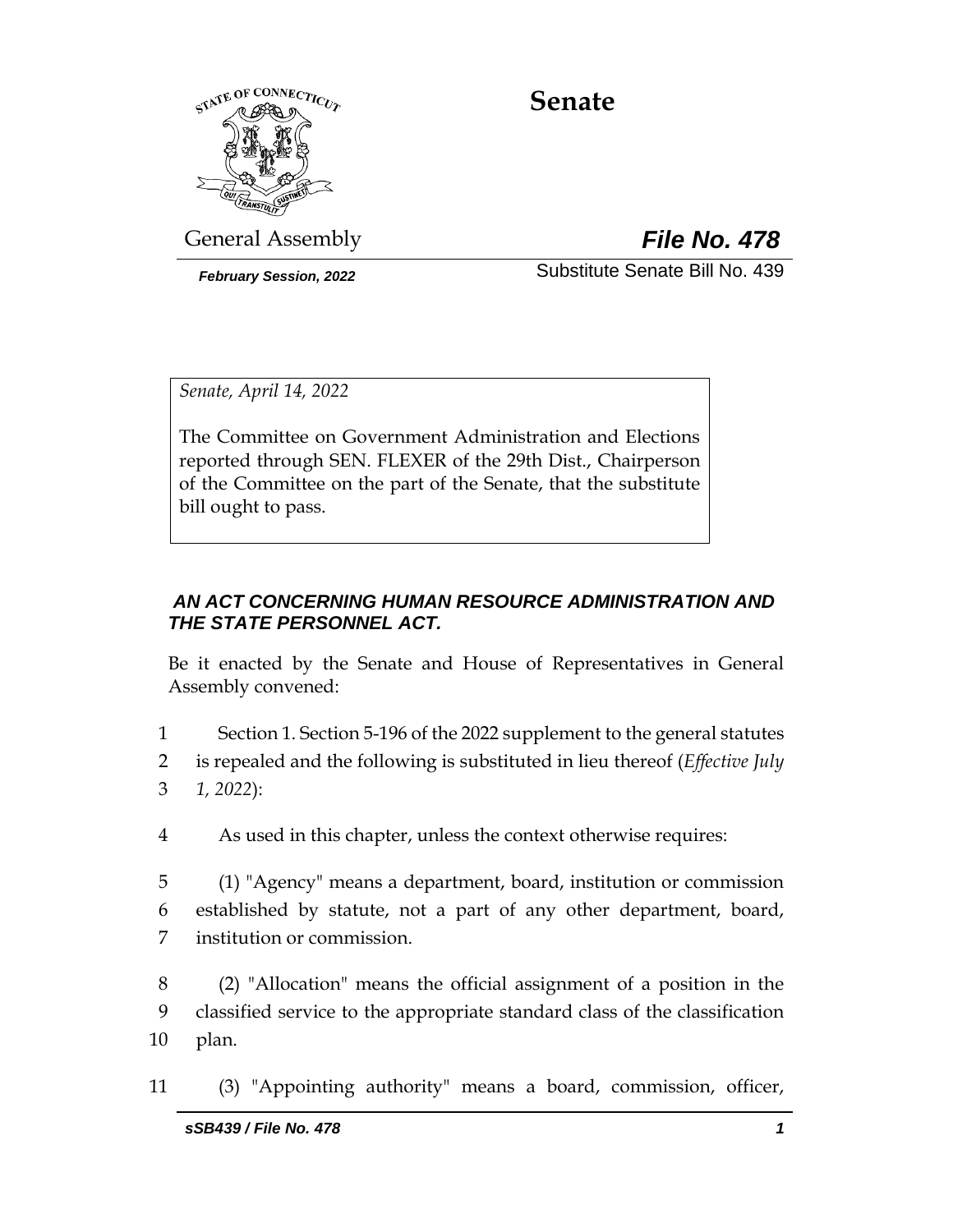commissioner, person or group of persons or the designee of such board, commission, officer, commissioner, person or group of persons having the power to make appointments by virtue of a statute or by lawfully delegated authority.

 (4) "Candidate list" means a list of the names of persons based on merit as determined under the provisions of this chapter, which persons have been found qualified through suitable examinations for employment in positions allocated to a specified class, occupational group or career progression level.

 (5) "Class", "class of positions" or "position classification" means a position or group of positions in the state classified service established under this chapter that share general characteristics and are categorized under a single title for administrative purposes.

 (6) "Classified service" means every office or position in the state service, whether full-time or part-time, for which compensation is paid, 27 except those offices and positions specified in section 5-198, as amended 28 by this act, or otherwise expressly provided by statute.

 (7) "Compensation" means the salary, wages, benefits and other forms of valuable consideration earned by and provided to an employee in remuneration for services rendered.

 (8) "Compensation schedule" or "compensation plan" means a list or lists specifying a series of compensation steps and ranges.

 (9) "Eligible" or "eligible person" means a person who has either (A) met the requirements of the class and been determined qualified by the Commissioner of Administrative Services, or (B) been placed on a candidate list by an examination administered by or at the direction of the Department of Administrative Services.

 (10) "Employee" or "state employee" means any person holding a position in state service subject to appointment by an appointing authority.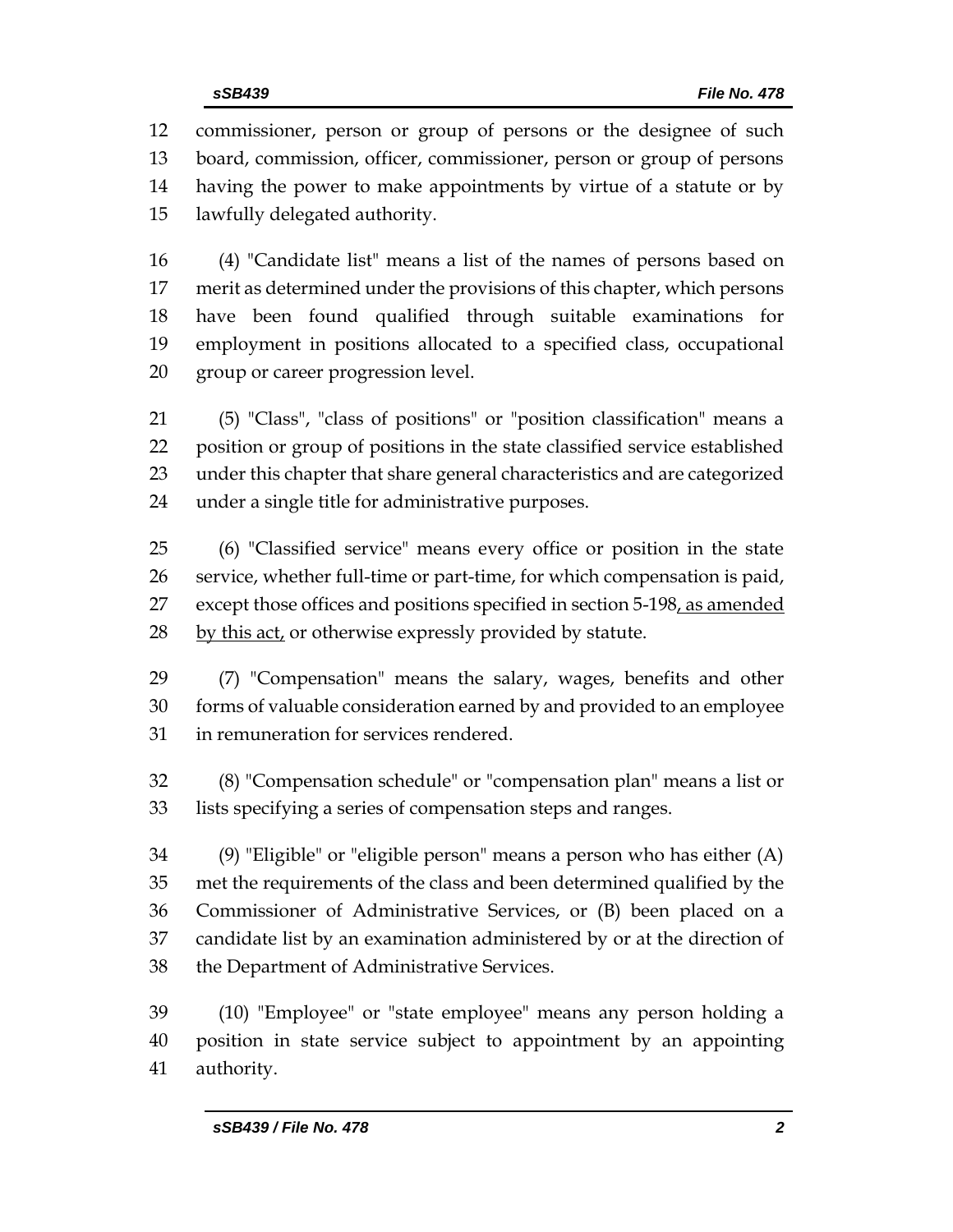(11) "Examination" means **[**an assessment device or technique yielding scores or ratings designed to determine the fitness of candidates for positions allocated to a specified class, occupational group or career progression level**]** any act, event, process or technique intended to measure the knowledge, skills, abilities and fitness of 47 applicants for employment, including, but not limited to, experience and training determinations, interviews, assessment centers, performance exercises, background checks and associated suitability determinations or working test periods.

 (12) "Full-time employee" means an employee holding a position normally requiring thirty-five hours or more of service in each week.

 (13) "Good standing" means the status of an employee whose employment in the state service has been terminated other than as a result of disciplinary action or during a period when disciplinary action was pending.

 (14) "Grade" or "pay grade" means a relative level, numerically expressed, to which one or more classes may be assigned according to the degree of their complexity, importance and value, and which refers to a single pay range in the compensation schedule.

- **[**(15) "Minimum earned rating" means the lowest score or rating that entitles a candidate to pass the examination.**]**
- **[**(16)**]** (15) "Officer" or "state officer" means any person appointed to a state office established by statute, including appointing authorities.
- **[**(17)**]** (16) "Part-time employee" means an employee holding a position normally requiring less than thirty-five hours of service in each week.

 **[**(18)**]** (17) "Permanent appointment" means appointment to a position in the classified service following successful completion of the required working test.

**[**(19)**]** (18) "Permanent employee" means an employee holding a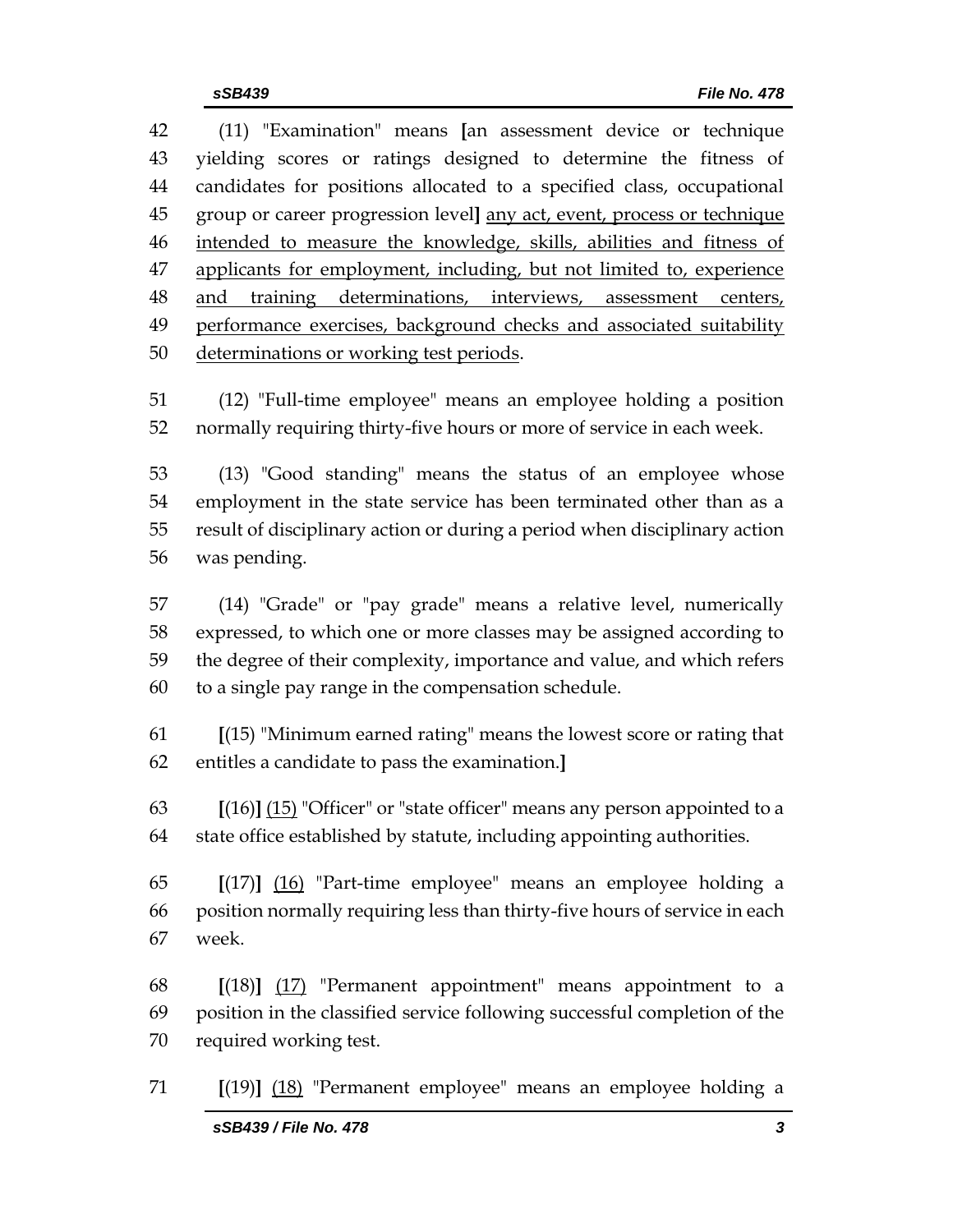position in the classified service under a permanent appointment or an employee holding a position in unclassified service who has served in such a position for a period of more than six months, except employees in positions funded in whole or in part by the federal government as part of any public service employment program, on-the-job training program or work experience program.

 **[**(20)**]** (19) "Permanent position" means any position in the classified service which requires or which is expected to require the services of an incumbent without interruption for a period of more than six months, except positions funded in whole or in part by the federal government as part of any public service employment program, on-the-job training program or work experience program.

 **[**(21)**]** (20) "Position" means a group of duties and responsibilities currently assigned or designated by competent authority to require the services of one employee.

 **[**(22)**]** (21) "Public member" means a member of a board or commission who does not hold any office or position in the state service.

 **[**(23)**]** (22) "Reemployment list" means a list of names of persons arranged in the order prescribed by the provisions of this chapter and by regulations issued in accordance with this chapter, which persons have occupied positions allocated to any class in the classified service, and are no longer in such class and are entitled to have their names certified to appointing authorities when vacancies in such class are to be filled, in preference to those whose names are on the candidate list for such class.

 **[**(24)**]** (23) "State service" means occupancy of any office or position or employment in the service of the state, but not of local governmental subdivisions thereof, for which compensation is paid.

 **[**(25)**]** (24) "Temporary position" means a position in the state service which is expected to require the services of an incumbent for a period not in excess of six months.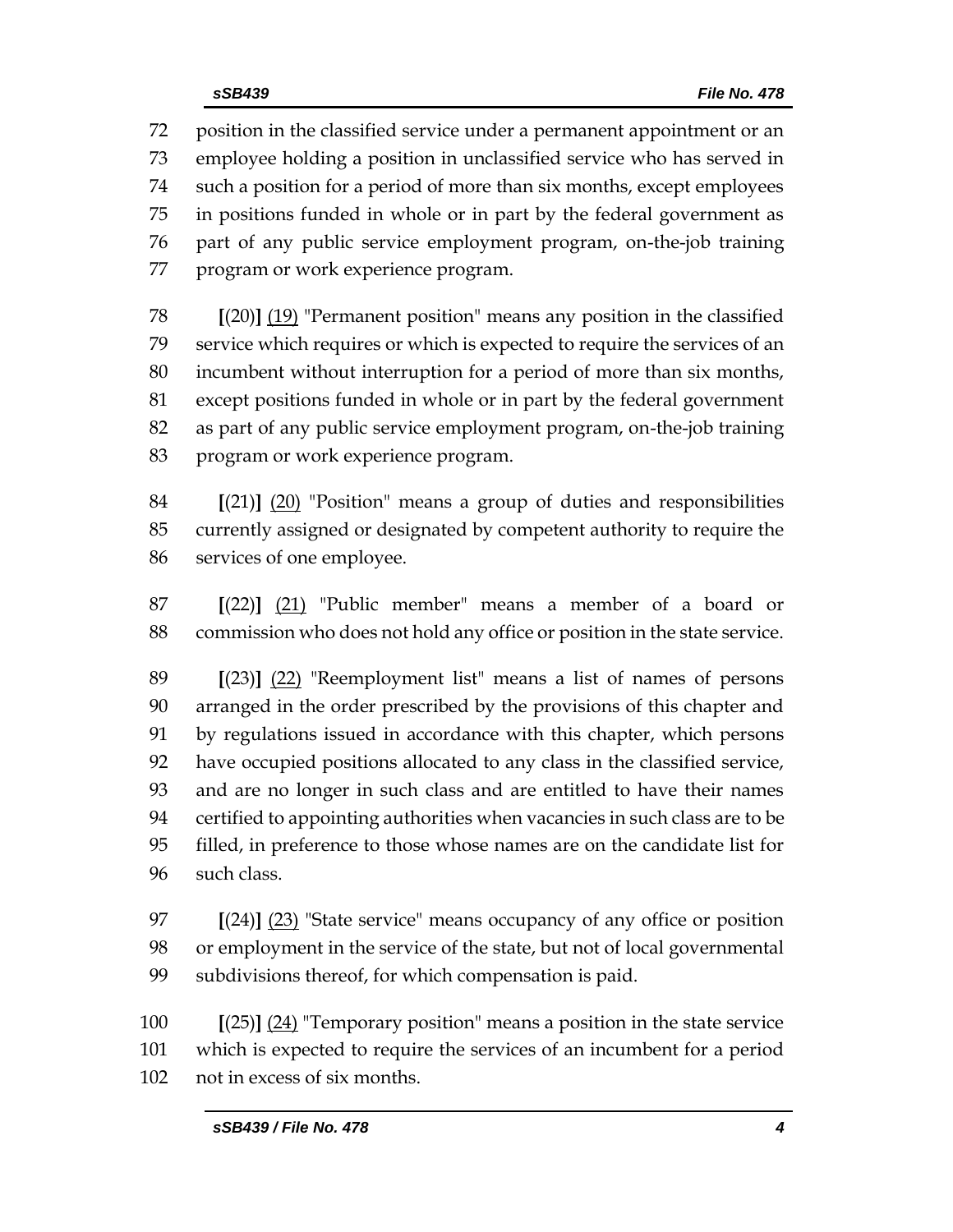**[**(26)**]** (25) "Unclassified service" means any office or position in the state service which is not in the classified service.

 **[**(27)**]** (26) "Working test" means a trial working period made a part of the examination and selective process under the provisions of this chapter and by regulations issued in accordance with this chapter, during which the work and conduct of the employee shall be noted by the appointing authority or his authorized agent and reported upon to determine whether such employee merits permanent appointment.

 **[**(28)**]** (27) "Veteran", when used in this chapter and in section 5-180, as amended by this act, **[**has the same meaning as provided in section 27-103, and (B)**]** means a veteran, as defined in section 27-103, who has performed **[**such**]** service in time of war, as defined in said section, except that the final date for service in time of war during World War II shall be December 31, 1947.

 **[**(29)**]** (28) "Managerial employee" means any person presently covered by the existing managerial compensation plan pursuant to subsection (g) of section 5-270.

 **[**(30)**]** (29) "Career progression level" means the following career levels in which each class of positions shall be categorized as determined by the Commissioner of Administrative Services based on general job characteristics and minimum requirements for knowledge, skill and ability, including, but not limited to, education, employment history and special skills: (A) Entry, (B) working, (C) lead, (D) supervisor, and (E) manager.

 **[**(31)**]** (30) "Occupational group" means broad occupational areas in which each class of positions shall be categorized as determined by the Commissioner of Administrative Services.

 Sec. 2. Section 5-198 of the general statutes is repealed and the following is substituted in lieu thereof (*Effective July 1, 2022*):

 The offices and positions filled by the following-described incumbents shall be exempt from the classified service: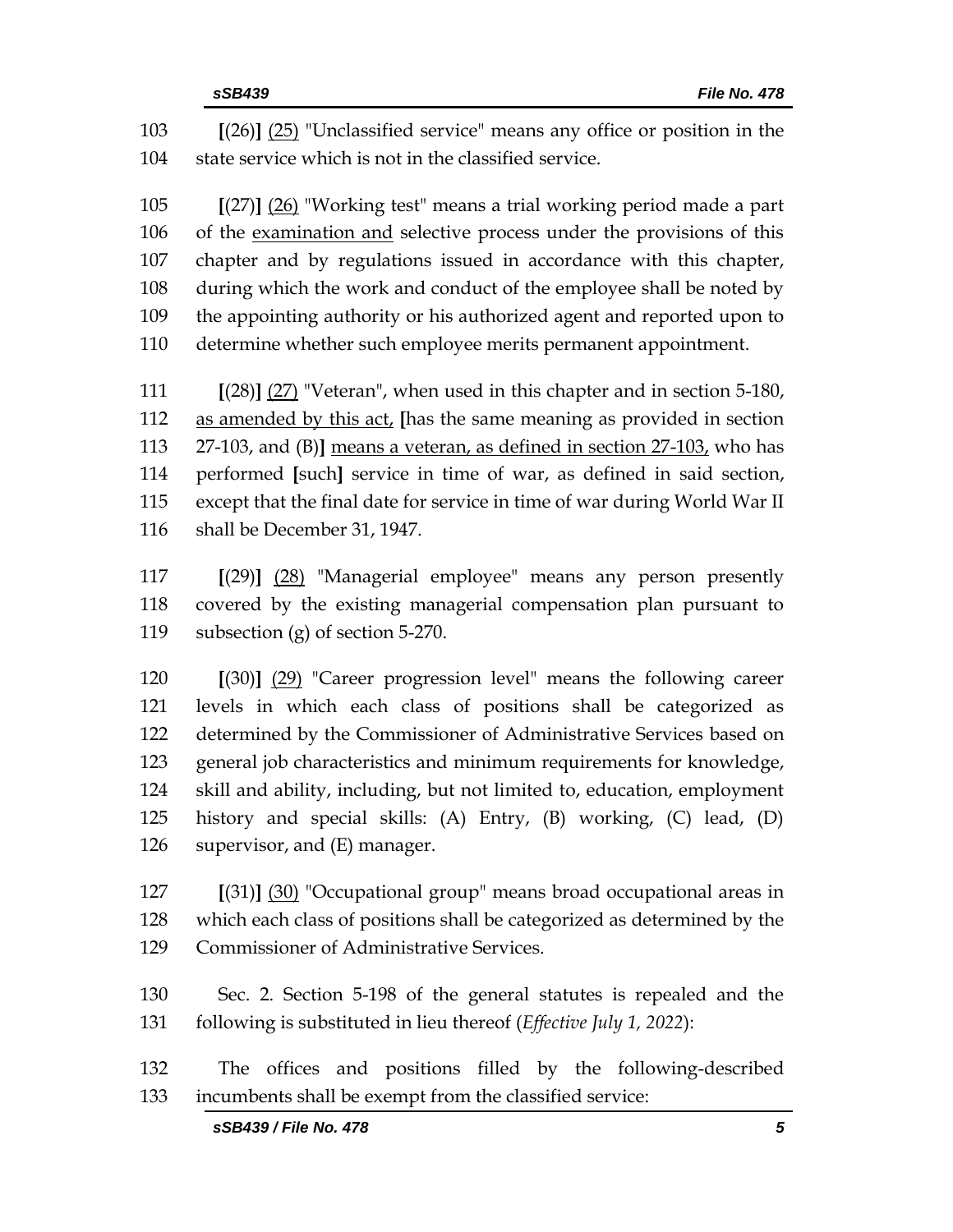|     | sSB439<br><b>File No. 478</b>                                              |
|-----|----------------------------------------------------------------------------|
| 134 | (1) All officers and employees of the Judicial Department;                 |
| 135 | (2) All officers and employees of the Legislative Department;              |
| 136 | (3) All officers elected by popular vote;                                  |
| 137 | (4) All agency heads, members of boards and commissions and other          |
| 138 | officers appointed by the Governor;                                        |
| 139 | (5) All persons designated by name in any special act to hold any state    |
| 140 | office;                                                                    |
| 141 | (6) All officers, noncommissioned officers and enlisted men in the         |
| 142 | military or naval service of the state and under military or naval         |
| 143 | discipline and control;                                                    |
| 144 | $(7)$ (A) All correctional wardens, as provided in section 18-82, and (B)  |
| 145 | all superintendents of state institutions, the State Librarian, the        |
| 146 | president of The University of Connecticut and any other commissioner      |
| 147 | or administrative head of a state department or institution who is         |
| 148 | appointed by a board or commission responsible by statute for the          |
| 149 | administration of such department or institution;                          |
| 150 | (8) The State Historian appointed by the State Library Board;              |
| 151 | (9) Deputies to the administrative head of each department or              |
| 152 | institution designated by statute to act for and perform all of the duties |
| 153 | of such administrative head during such administrative head's absence      |
| 154 | or incapacity;                                                             |
| 155 | (10) Executive assistants to each state elective officer and each          |
| 156 | department head, as defined in section 4-5, provided (A) each position     |
| 157 | of executive assistant shall have been created in accordance with section  |
| 158 | 5-214, and (B) in no event shall the Commissioner of Administrative        |
| 159 | Services or the Secretary of the Office of Policy and Management           |
| 160 | approve more than four executive assistants for a department head;         |
| 161 | (11) One personal secretary to the administrative head and to each         |
| 162 | undersecretary or deputy to such head of each department or                |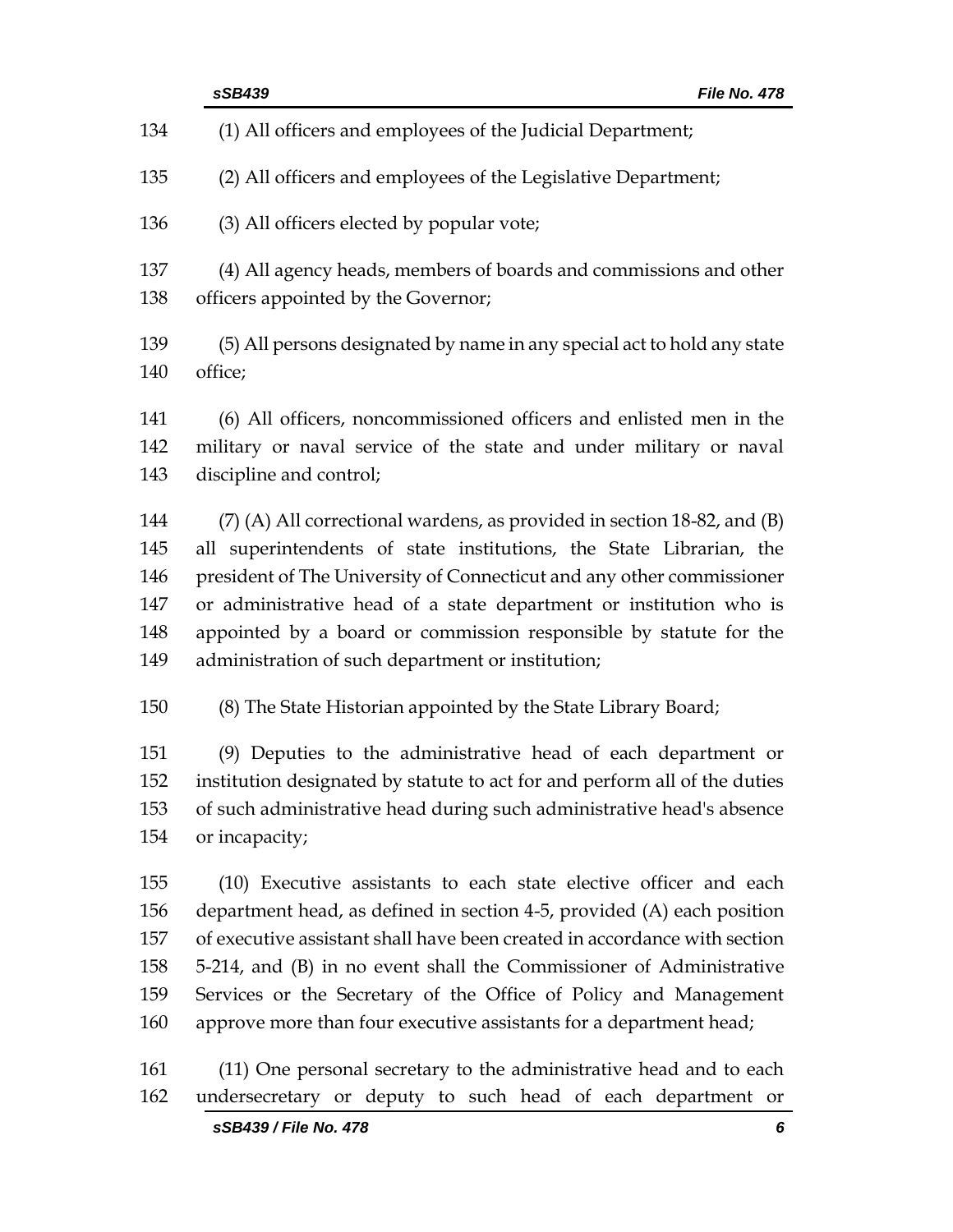institution;

| 164 | (12) All members of the professional and technical staffs of the            |  |  |
|-----|-----------------------------------------------------------------------------|--|--|
| 165 | constituent units of the state system of higher education, as defined in    |  |  |
| 166 | section 10a-1, of all other state institutions of learning, of the Board of |  |  |
| 167 | Regents for Higher Education, and of the agricultural experiment            |  |  |
| 168 | station at New Haven, professional and managerial employees of the          |  |  |
| 169 | Department of Education and the Office of Early Childhood and               |  |  |
| 170 | teachers certified by the State Board of Education and employed in          |  |  |
| 171 | teaching positions at state institutions;                                   |  |  |
|     |                                                                             |  |  |
| 172 | (13) Physicians, dentists, student nurses in institutions and other         |  |  |
| 173 | professional specialists who are employed on a part-time basis;             |  |  |
| 174 | (14) Persons employed to make or conduct a special inquiry,                 |  |  |
| 175 | investigation, examination or installation;                                 |  |  |
|     |                                                                             |  |  |
| 176 | (15) Students in educational institutions who are employed on a part-       |  |  |
| 177 | time basis;                                                                 |  |  |
| 178 | (16) Forest fire wardens provided for by section 23-36;                     |  |  |
| 179 | (17) Patients or inmates of state institutions who receive                  |  |  |
| 180 | compensation for services rendered therein;                                 |  |  |
|     |                                                                             |  |  |
| 181 | (18) Employees of the Governor including employees working at the           |  |  |
| 182 | executive office, official executive residence at 990 Prospect Avenue,      |  |  |
| 183 | Hartford and the Washington D.C. office;                                    |  |  |
| 184 | (19) Persons filling positions expressly exempted by statute from the       |  |  |
| 185 | classified service;                                                         |  |  |
|     |                                                                             |  |  |
| 186 | (20) Librarians employed by the State Board of Education or any             |  |  |
| 187 | constituent unit of the state system of higher education;                   |  |  |
| 188 | (21) All officers and employees of the Division of Criminal Justice;        |  |  |
| 189 | (22) Professional employees in the education professions bargaining         |  |  |
| 190 | unit of the Department of Aging and Disability Services;                    |  |  |
|     |                                                                             |  |  |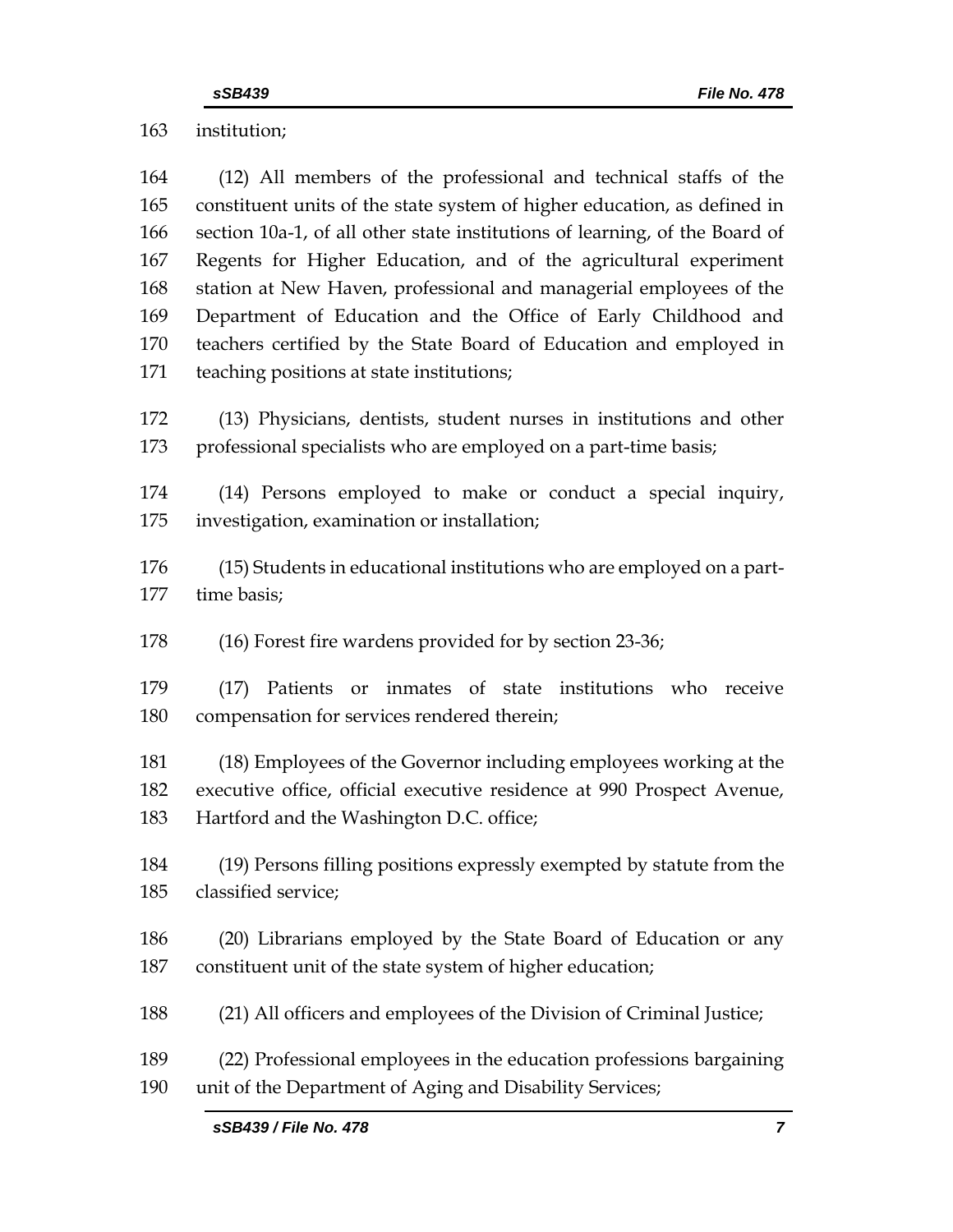| 191 | (23) Lieutenant colonels in the Division of State Police within the         |
|-----|-----------------------------------------------------------------------------|
| 192 | Department of Emergency Services and Public Protection;                     |
| 193 | (24) The Deputy State Fire Marshal within the Department of                 |
| 194 | <b>Administrative Services;</b>                                             |
| 195 | (25) The chief administrative officer of the Workers' Compensation          |
| 196 | Commission;                                                                 |
| 197 | (26) Employees in the education professions bargaining unit;                |
| 198 | (27) Disability policy specialists employed by the Council on               |
| 199 | Developmental Disabilities;                                                 |
| 200 | (28) The director for digital media and motion picture activities in the    |
| 201 | Department of Economic and Community Development; and                       |
| 202 | (29) Any Director of Communications 1, Director of Communications           |
| 203 | 1 (Rc), Director of Communications 2, Director of Communications 2          |
| 204 | (Rc), Communications Manager, Legislative Program Manager,                  |
| 205 | Communications and Legislative Program Manager, Director of                 |
| 206 | Legislation, Regulation and Communication, Legislative<br>and               |
| 207 | Administrative Advisor 1, or Legislative and Administrative Advisor 2       |
| 208 | as such positions are classified within the Executive Department.           |
| 209 | Sec. 3. Section 5-215a of the general statutes is repealed and the          |
| 210 | following is substituted in lieu thereof (Effective July 1, 2022):          |
| 211 | When the appointing authority receives approval to fill a vacancy in        |
| 212 | any permanent position in the classified service, the appointing            |
| 213 | authority shall request the Commissioner of Administrative Services to      |
| 214 | provide a candidate list. The candidate list certified by the commissioner  |
| 215 | shall [contain the final earned rating of each candidate] be comprised of   |
| 216 | candidates who meet the minimum qualifications of such position. The        |
| 217 | appointing authority shall fill the vacant position by selecting any        |
| 218 | candidate on the candidate list. In the event that fewer than five names    |
| 219 | are available on the candidate list to fill a position, the Commissioner of |
| 220 | Administrative Services may authorize a new examination based on            |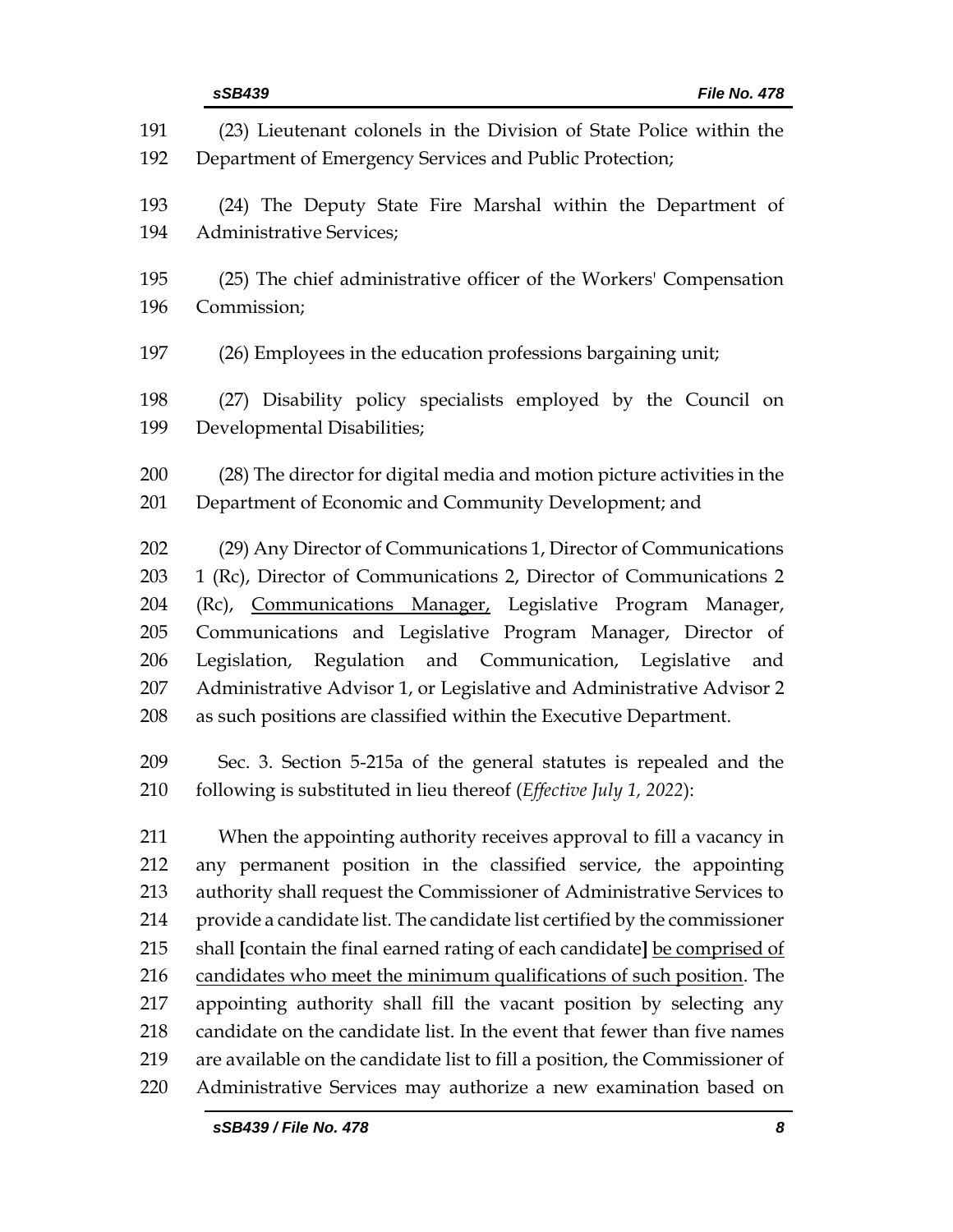documented need. The appointing authority may fill the position from either the new or original candidate list in accordance with the provisions of this section.

 Sec. 4. Section 5-216 of the general statutes is repealed and the following is substituted in lieu thereof (*Effective July 1, 2022*):

 (a) The Commissioner of Administrative Services shall hold examinations for the purpose of establishing candidate lists for the various classes of positions in the classified service, except as provided 229 in sections  $5-227b$ , as amended by this act, and  $5-233$ , as amended by this act. Such examinations may be held on a continuous basis **[**or at such time or times as the commissioner deems necessary**]** to supply the needs of the state service. **[**In establishing any candidate list following examinations, the commissioner shall place on the list, in the order of their ratings, the names of persons who show they possess the qualifications which entitle them to be considered eligible for appointment when a vacancy occurs in any position allocated to the class for which such examination is held or for which such candidate list is held to be appropriate. Such ratings may take such form as the commissioner deems appropriate to describe the performance of any candidate on any examination.**]**

 (b) Where the needs of the service indicate that continuous recruitment is justified, the commissioner may defer announcing a closing date for filing applications for the examination. Announcements of such examinations shall specify that recruitment is continuous and that applications may be filed until further notice. **[**Such examination may be graded on a pass-fail basis in order to expedite certification and appointment.**]**

 (c) The commissioner may consolidate, continue or cancel candidate lists and may remove names from such lists for good cause. **[**The commissioner may apply an examination score from one examination to the candidate list established for another examination, provided such examinations are the same or equivalent forms of the same examination, such provision is publicized on appropriate examination notices and the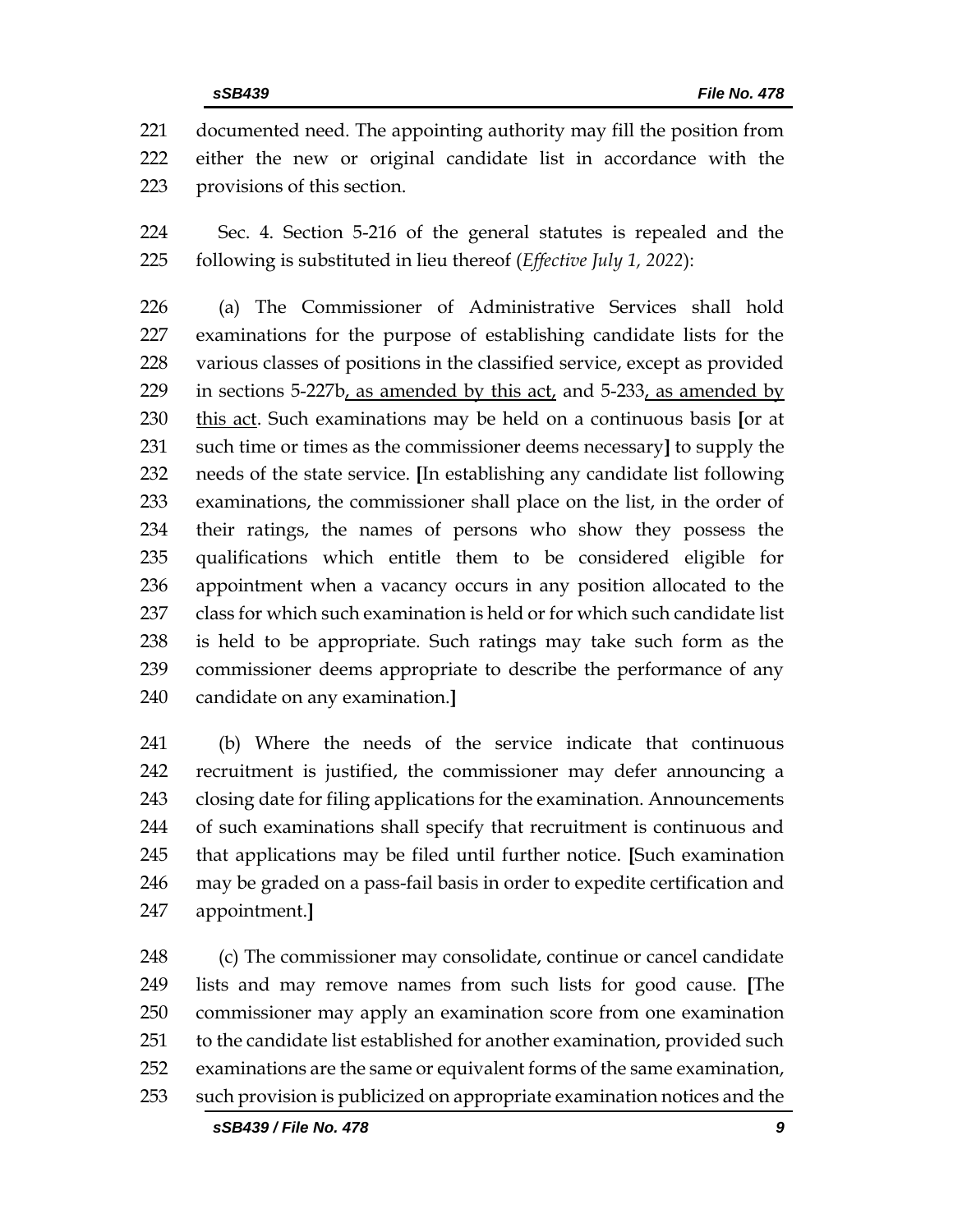## candidate satisfies all other statutory requirements.

 (d) Upon written request from a candidate on a form and in a manner prescribed by the Department of Administrative Services, the commissioner shall apply the candidate's most recent score from an examination held for a promotional appointment, in accordance with subsection (b) or (c) of section 5-228, to the candidate list established for a subsequent examination for the same classification, provided: (1) The subsequent examination is in the same or equivalent form as the previous examination; (2) such provision is publicized on appropriate examination notices; (3) the candidate satisfies all other requirements for the classification and the examination; and (4) not more than seven years have elapsed from the date of the candidate's most recent examination.

 (e) Nothing in this section shall prevent the department from applying scores from one examination to the candidate list established for a subsequent examination for the same classification, provided: (1) Such examinations are in the same or equivalent forms; (2) such provision is publicized on appropriate examination notices; and (3) the candidates on the list satisfy all other requirements for the classification and the examination.

- (f) The provisions of subsections (d) and (e) of this section shall not apply to any promotional examination held for classifications in the department's police-protective services occupational group.**]**
- Sec. 5. Section 5-218 of the general statutes is repealed and the following is substituted in lieu thereof (*Effective July 1, 2022*):

 **[**(a)**]** Except for an examination that has been waived pursuant to section 5-227b, as amended by this act, the Commissioner of Administrative Services shall **[**prepare lists of preliminary requirements and subjects of examination for positions in the classified service and publicize each such examination in such manner as the nature of the examination requires, including posting examination notices in state agencies in locations accessible to state employees at least two weeks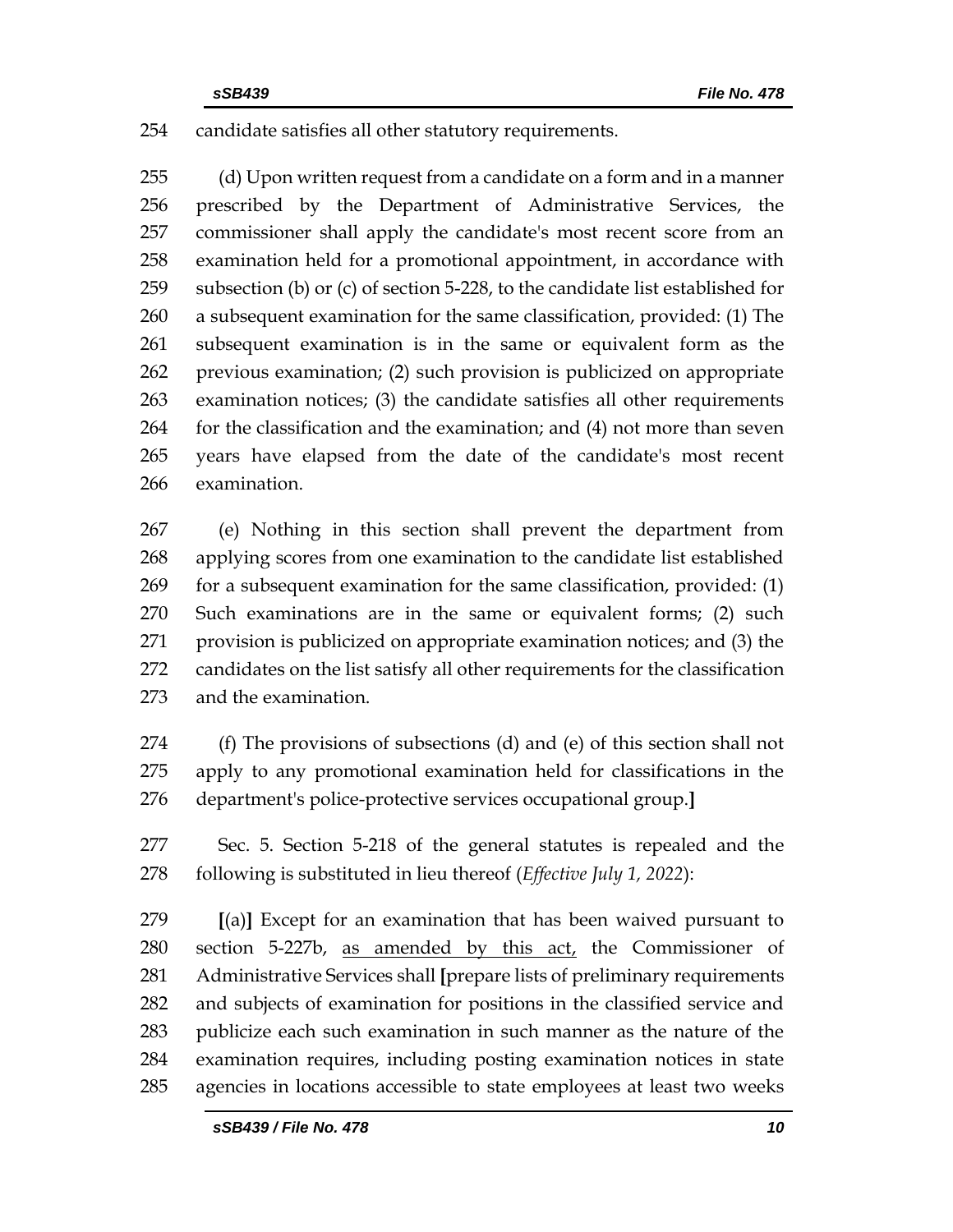286 prior to the application closing date. All competitive examinations shall be held at such times and places as in the judgment of the Commissioner of Administrative Services most nearly meet the convenience of applicants and needs of the service. In no event shall any other examination be given by an agency for a position subject to the examination procedure of the Department of Administrative Services**]** provide initial notice of examination for positions in the classified service in such form and manner as to supply the needs of state service.

 **[**(b) The Commissioner of Administrative Services shall give public notice of such examinations for positions in the classified service at least six business days in advance by posting, or causing to be posted, an appropriate notice on the Internet web site of the department and by submitting the notice to the director of the state employment service. Such notice shall set forth the time and place of the examination and shall be accompanied by a copy of the official description of the position, and provide the work location, salary and weights to be given for the weighted parts of the examination, if applicable, provided once such notice has been given, the weights established in the notice for the weighted parts of the examination shall not be altered in any manner.**]**

 Sec. 6. Section 5-219 of the general statutes is repealed and the following is substituted in lieu thereof (*Effective July 1, 2022*):

 **[**(a)**]** Examinations shall be **[**in such form and of such character and shall relate to such matters as will fairly test and determine the qualifications, fitness and ability of the persons tested to perform the duties of the class or position to which they seek appointment. Examinations shall be formulated in cooperation with agencies appointing specific classes of employees and shall be competitive and open to all persons who may be lawfully appointed to any position in the class for which examinations are held, with such limitations as to age, residence, health, habits, character, sex and qualifications as are considered desirable by the Commissioner of Administrative Services and as are specified in the public announcement of the examination, provided no such limitation shall be made as to age or sex except in the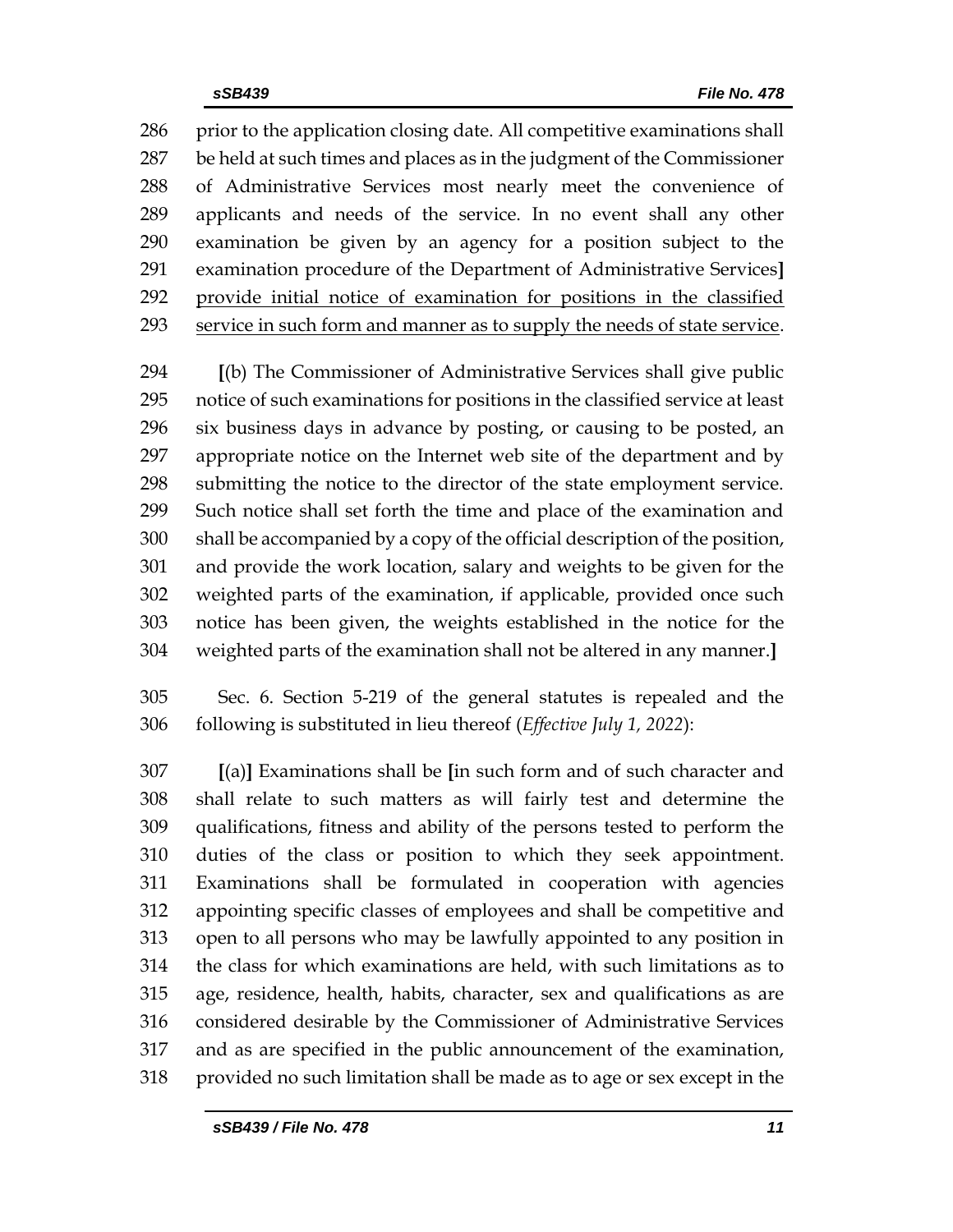case of a bona fide occupational qualification or need. Formal education requirements may be considered as a condition for the taking of such examinations. Possession of a professional license or degree, or satisfactory completion of an accreditation, certificate or licensure program may serve as the sole basis for appointment, provided such credentials are a mandatory requirement for employment in a position. Examinations may take the form of written or oral tests, demonstration of skill or physical ability, experience and training evaluation, or in the case of promotional examinations, evaluation of prior performance, or any other assessment device or technique deemed appropriate to measure the knowledge, skills or abilities required to successfully perform the duties of the job. All persons competing for placement on any one candidate list shall be administered the same or equivalent forms of the same examination or examination phases, except as necessary to comply with the federal Americans with Disabilities Act and section 4-61nn, and be required to achieve passing scores on each successive phase and for the examination as a whole in order to remain in competition. The provisions of this section shall be the sole determinant for qualification and no other examination shall be permitted by any agency head to further qualify persons seeking appointment except as authorized by the commissioner**]** job-related and 340 administered consistently and fairly to determine the qualifications, fitness and ability of the persons seeking appointment.

 **[**(b) The commissioner may charge any person not employed by the state a reasonable fee for taking an examination, provided such fee shall not exceed the cost of developing and administering such examination. The commissioner may waive any such fee for any person who applies, in the form and manner prescribed by the commissioner, for a waiver of such fee and demonstrates that he or she is financially unable to pay such fee. Before charging any fees authorized by this subsection, the commissioner shall adopt regulations, in accordance with the provisions of chapter 54, to establish reasonable fees.**]**

 Sec. 7. Subsection (a) of section 5-221 of the general statutes is repealed and the following is substituted in lieu thereof (*Effective July 1,*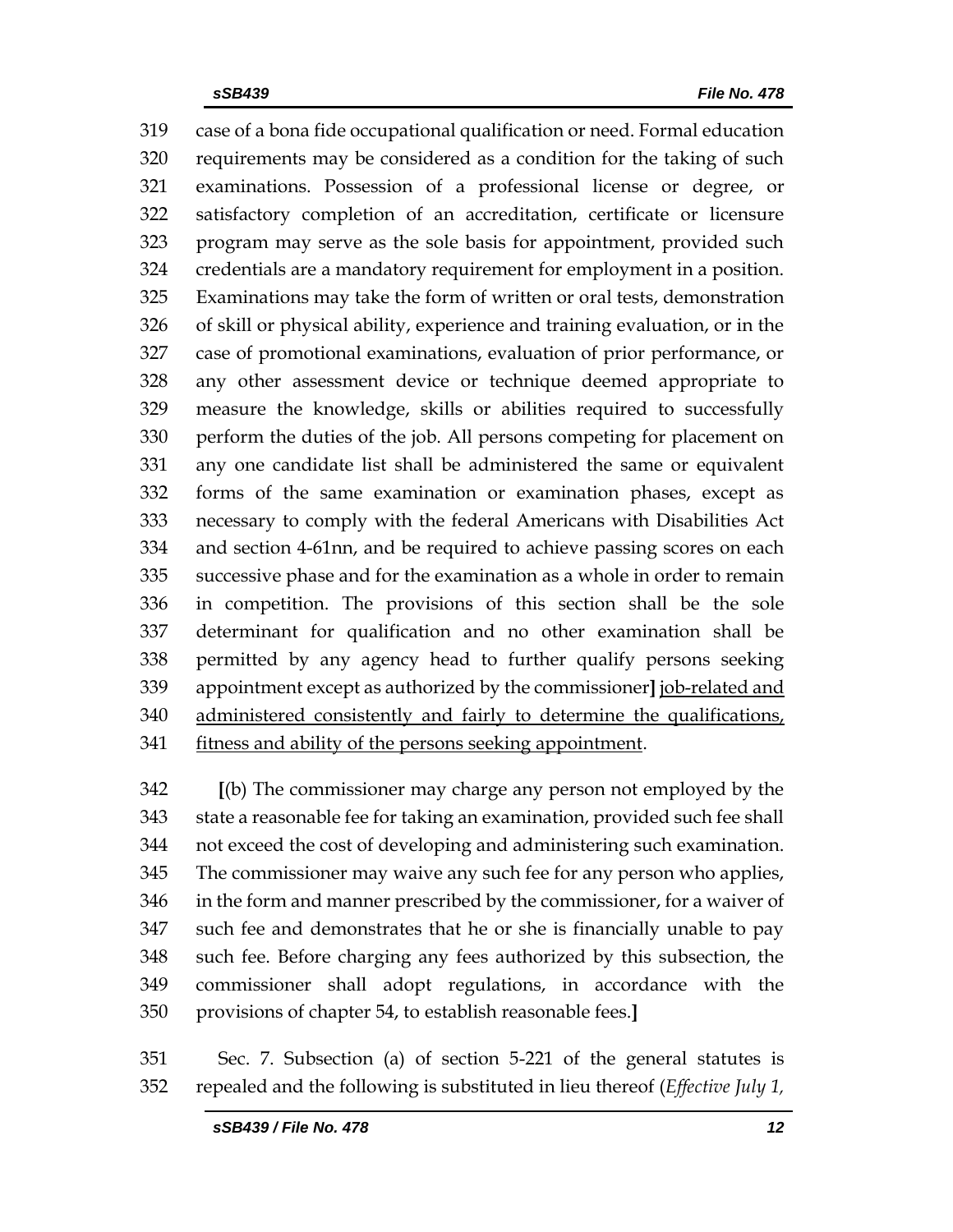*2022*):

 (a) The Commissioner of Administrative Services may reject the application of any person **[**for admission to an examination for**]** when establishing a candidate list for the classified service, or refuse to examine any applicant for such service, who (1) has been found to lack any of the established qualifications for the position for which such applicant applies or for which such applicant has been examined, (2) is physically or medically unfit to perform effectively the duties of the position in which he or she seeks employment, (3) is addicted to the habitual use of drugs or intoxicating liquors, (4) has been dismissed from the public service for delinquency, incompetency, misconduct or neglect of duty, or (5) has made a false statement of any material fact or practiced or attempted to practice any deception or fraud in his or her application, in his or her examination or in securing his or her eligibility or appointment.

 Sec. 8. Section 5-224 of the general statutes is repealed and the following is substituted in lieu thereof (*Effective July 1, 2022*):

 **[**Any veteran who served in time of war, if such veteran is not eligible for disability compensation or pension from the United States United States Department of Veterans Affairs, or the spouse of such veteran who by reason of such veteran's disability is unable to pursue gainful employment, or the unmarried surviving spouse of such veteran, and if such person has attained at least the minimum earned rating on any examination held for an original appointment for the purpose of establishing a candidate list to fill a vacancy in accordance with subsection (d) of section 5-228, shall have five points added to his or her earned rating. Any such veteran, or the spouse of such veteran who by reason of such veteran's disability is unable to pursue gainful employment, or the unmarried surviving spouse of such veteran, if such person is eligible for such disability compensation or pension and if such person has attained at least the minimum earned rating on any such examination held for an original appointment for the purpose of establishing a candidate list to fill a vacancy in accordance with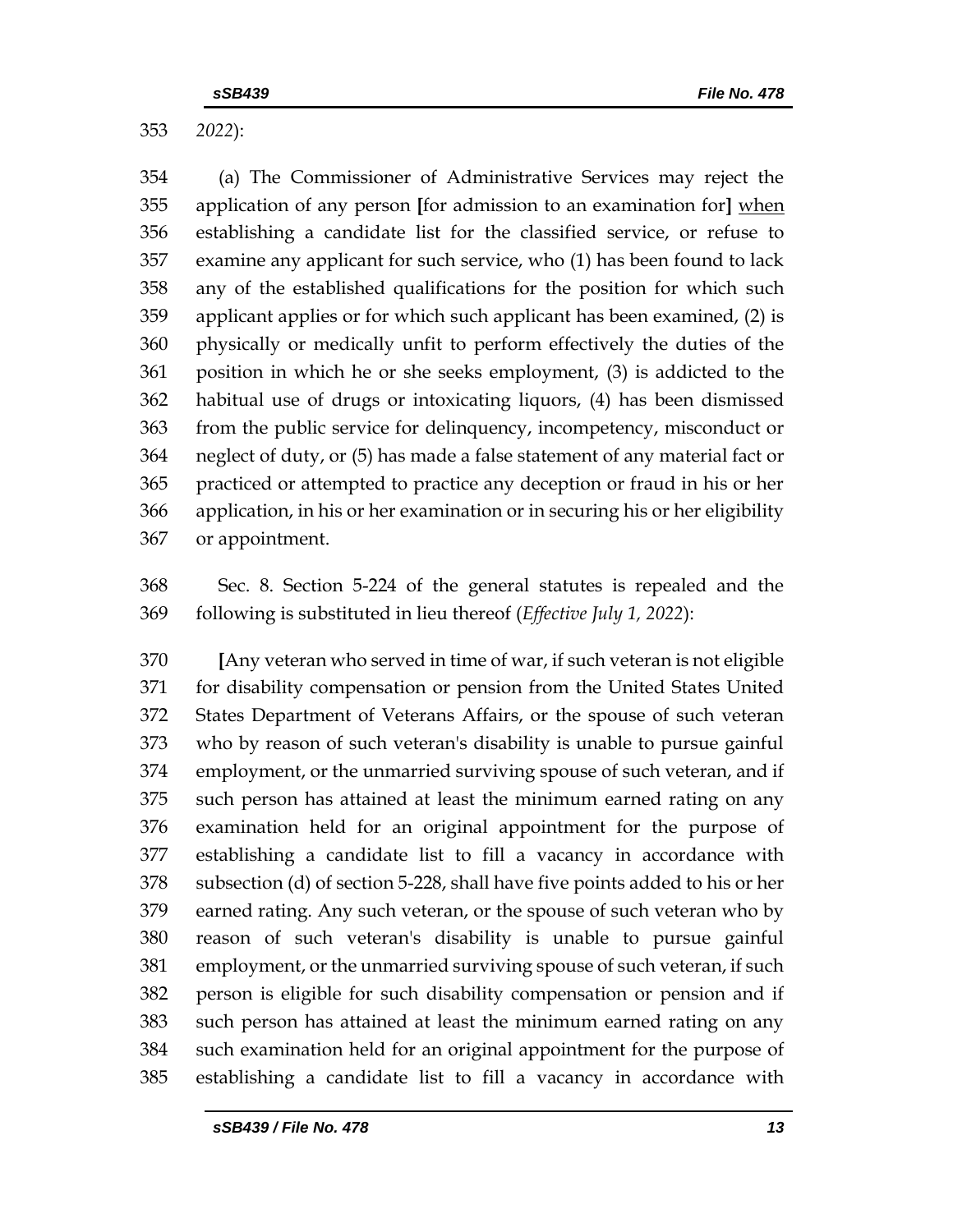subsection (d) of section 5-228, shall have ten points added to his or her earned rating. Any veteran who has served in a military action for which such person received or was entitled to receive a campaign badge or expeditionary medal, shall have five points added to his or her earned rating if such person has attained at least the minimum earned rating on any such examination held for an original appointment for the purpose of establishing a candidate list to fill a vacancy in accordance with subsection (d) of section 5-228 and such person is not otherwise eligible to receive additional points pursuant to this section. Any person who is a member of the armed forces, as defined in section 27-103, and who is in the final year of an enlistment contract with any branch of the armed forces shall have five points added to his or her earned rating if such person has attained at least the minimum earned rating on any such examination held for an original appointment for the purpose of establishing a candidate list to fill a vacancy in accordance with subsection (d) of section 5-228. Names of any such persons shall be placed upon the candidate lists in the order of such augmented ratings. Credits shall be based upon examinations with a possible rating of one hundred points**]** A person's military service shall be counted, if appropriate, on a prorated basis toward meeting the minimum qualifications of a position. An appointing authority shall provide due consideration for original appointment to any veteran, as defined in section 27-103, who is placed on a candidate list by the Commissioner of Administrative Services.

 Sec. 9. Section 5-225 of the general statutes is repealed and the following is substituted in lieu thereof (*Effective July 1, 2022*):

 All persons competing in **[**any**]** an examination to be placed on a candidate list established by the Commissioner of Administrative Services shall be given written notice of **[**their final earned ratings and the minimum earned rating necessary to pass the examination**]** the result. Not later than thirty days after the issuance of the **[**final earned rating**]** result, a person who **[**has not achieved a passing rating may inspect his or her papers, markings, background profiles and other items used in determining the final earned ratings, other than**]** took the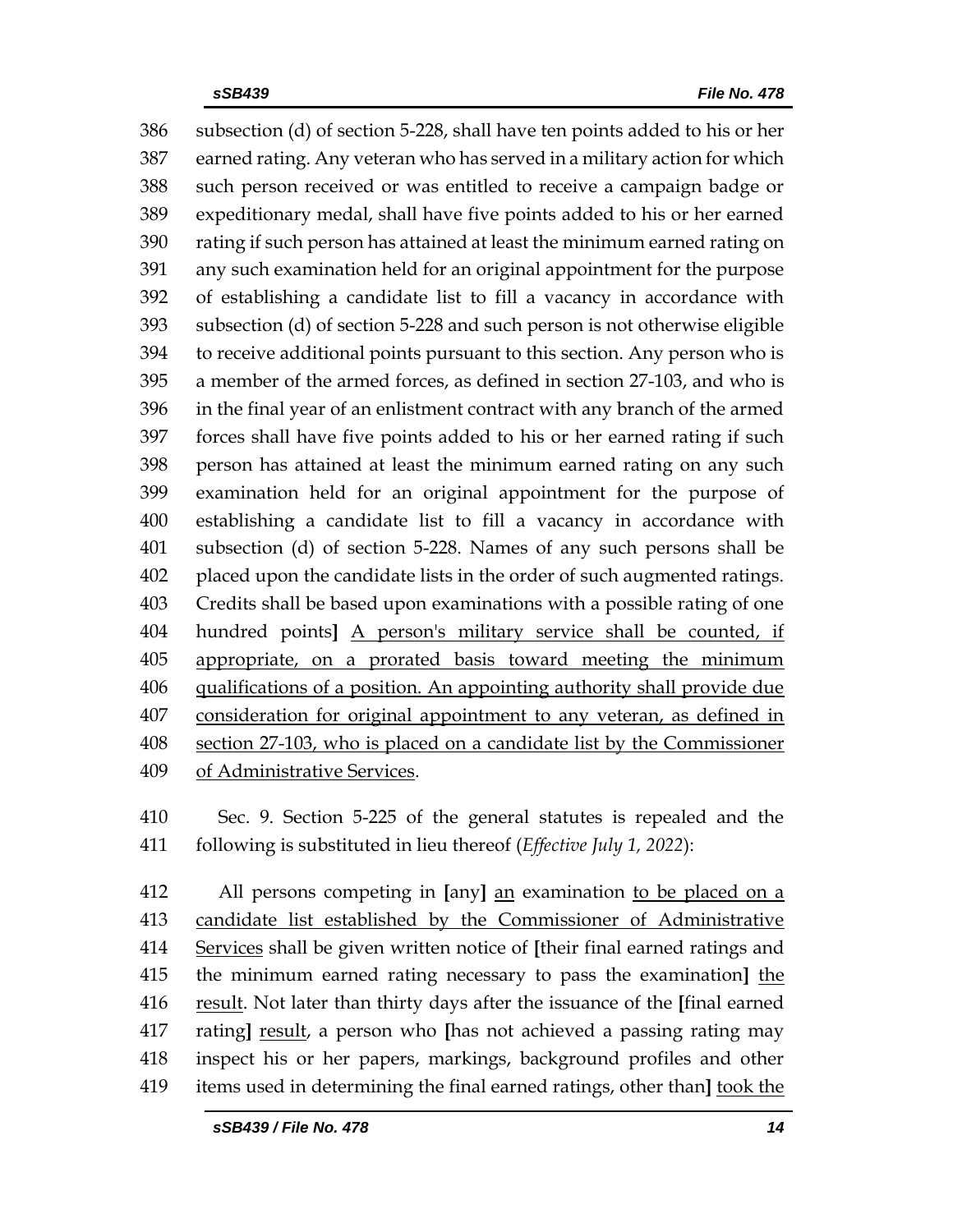examination but did not achieve a passing result may inspect his or her examination results, but not the examination questions and other materials constituting the examination itself, subject to such regulations as may be issued by the Commissioner of Administrative Services. Not later than ten days after **[**inspecting his or her papers, a**]** such inspection, 425 such person may, in writing, appeal to the Commissioner of Administrative Services the accuracy of his or her **[**final earned rating**]** examination results, as based on **[**the**]** such person's original examination **[**paper or**]** responses or examination results. The commissioner shall render a final decision on the person's appeal within thirty days thereafter and correct candidate lists as appropriate.

 Sec. 10. Subsection (a) of section 5-227b of the general statutes is repealed and the following is substituted in lieu thereof (*Effective July 1, 2022*):

 (a) Examinations for positions may be waived by the Commissioner of Administrative Services under any of the following conditions: (1) Where the possession of a professional license or degree or satisfactory completion of an accreditation, certificate or licensure program is a mandatory requirement for appointment or promotion to a position in state service; (2) where the appointment or promotion to a job classification that is utilized by a single state agency is limited in number and has few vacancies in the professional or managerial series; (3) when the qualifications for a position within the managerial class are so specialized or unique that an examination for a general job classification would not result in a list of candidates possessing such qualifications and would not be cost effective; or (4) when the number of applicants meeting the minimum qualifications for admission to an announced 447 promotional examination is five or less. The positions under this 448 subsection shall be deemed nonexamined.

 Sec. 11. Subsections (c) to (e), inclusive, of section 5-228 of the general statutes are repealed and the following is substituted in lieu thereof (*Effective July 1, 2022*):

*sSB439 / File No. 478 15* (c) If a vacancy is to be filled by promotion from a **[**service-wide**]**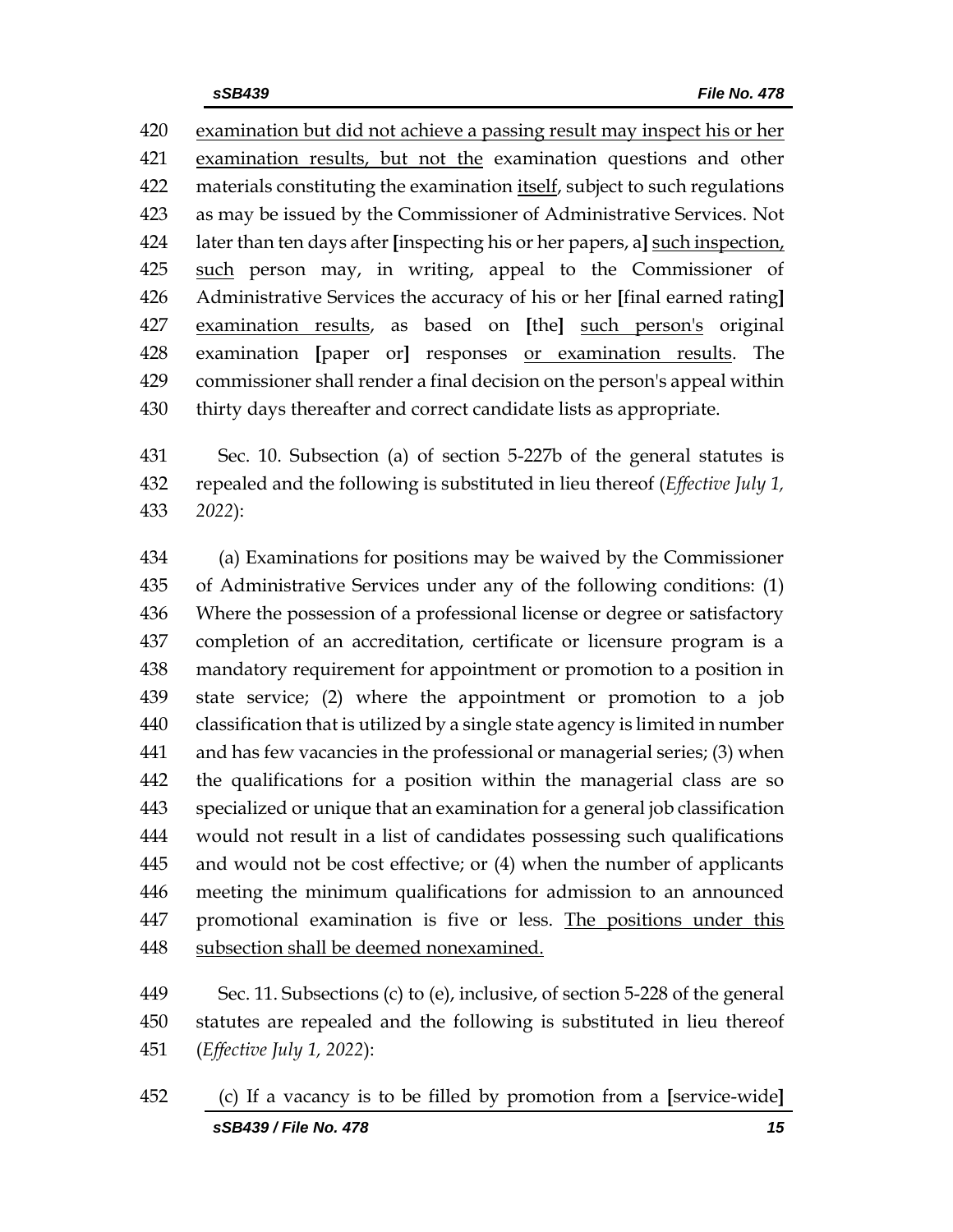state-wide candidate list, the commissioner shall certify to the appointing authority the names of all candidates on that candidate list in accordance with the provisions of section 5-215a, as amended by this act, or if an examination is waived, in accordance with the provisions of 457 section 5-227b, as amended by this act.

 (d) If a vacancy is to be filled by an original appointment, the commissioner shall certify to the appointing authority the names of all candidates on that candidate list in accordance with the provisions of section 5-215a, as amended by this act, or if an examination is waived, in accordance with the provisions of section 5-227b, as amended by this act.

 (e) **[**Appointees**]** Permanent employees promoted to any position in the classified service shall be required to serve the working test period provided for in this chapter. Any **[**promotional appointee from within the agency**]** such permanent employee who is dismissed from the position to which he or she was promoted during such working test period, or at the conclusion thereof, shall be restored to a position in the same class and same agency in which he or she had been employed prior to his or her promotion, **[**. Any other appointee who was employed in the classified service prior to his or her appointment and who is dismissed from the position to which he or she was appointed during such working test period or at the conclusion thereof, shall be restored to a vacancy in the same class, or a vacancy in a comparable class or a vacancy in any other position the employee is qualified to fill, in the agency in which he or she had been employed prior to his or her appointment, or shall have his or her name placed on a reemployment list. No provision of this section shall be construed to prevent any employee in the unclassified service from competing for positions in the classified service if he or she possesses the minimum qualifications established by the commissioner. In the certification of names of persons eligible for appointment, sex shall be disregarded except when otherwise provided by statute or upon request of the appointing authority, subject to the approval of the commissioner**]** except that if no such restoration is possible, the name of such permanent employee shall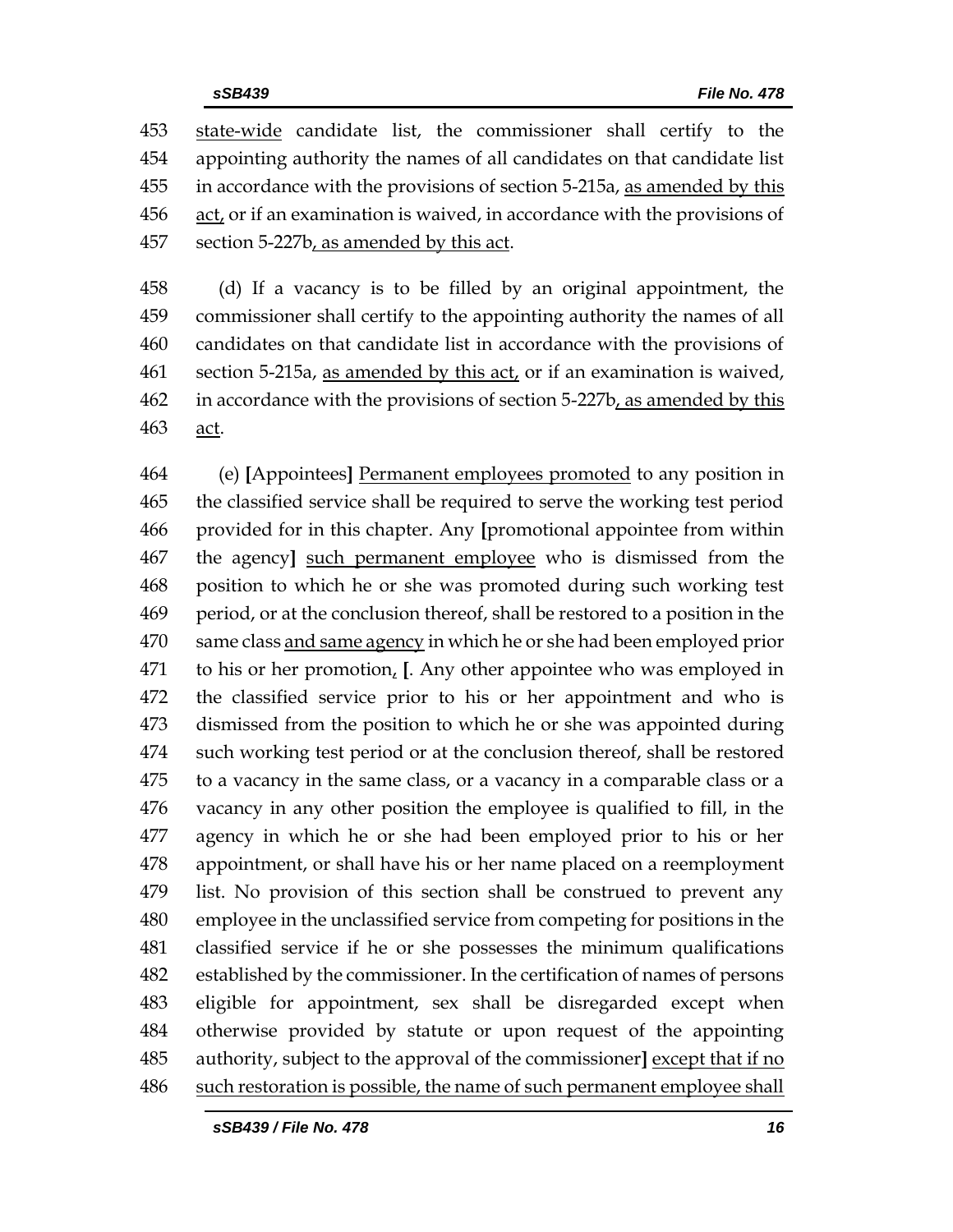Sec. 12. Section 5-233 of the general statutes is repealed and the following is substituted in lieu thereof (*Effective July 1, 2022*):

 For positions involving unskilled and semiskilled labor or for positions involving domestic, attending or other housekeeping and custodial services at state institutions or agencies or for other similar classes where the character of the work, or the place of work, makes it impracticable to secure at stated times a sufficient number of applicants to supply the needs of the service, or where it is impracticable to examine and secure such persons from candidate lists with sufficient promptness to supply the needs of the service, the Commissioner of Administrative Services may establish procedures which will permit the registration and, in his discretion, the examination of applicants, singly or in groups, at such times and places as meet the convenience of applicants and needs of the service, without public notice as required in this chapter. The positions under this section shall be deemed noncompetitive.

 Sec. 13. Section 5-234 of the general statutes is repealed and the following is substituted in lieu thereof (*Effective July 1, 2022*):

 The Commissioner of Administrative Services may provide for the appointment, with or without examination, of qualified persons in a class in which the incumbent serves for not more than three years in the class as part of an established training program. Any person so appointed to a professional or preprofessional training class may, upon successful completion of the required minimum working test period and training program, be reclassified to a position in the next higher 514 level class for which the training program is established, which position shall be deemed noncompetitive. The provisions of this section shall not apply to sections 5-224, as amended by this act, and 7-415 concerning the veterans preference.

Sec. 14. Subsection (b) of section 5-180 of the general statutes is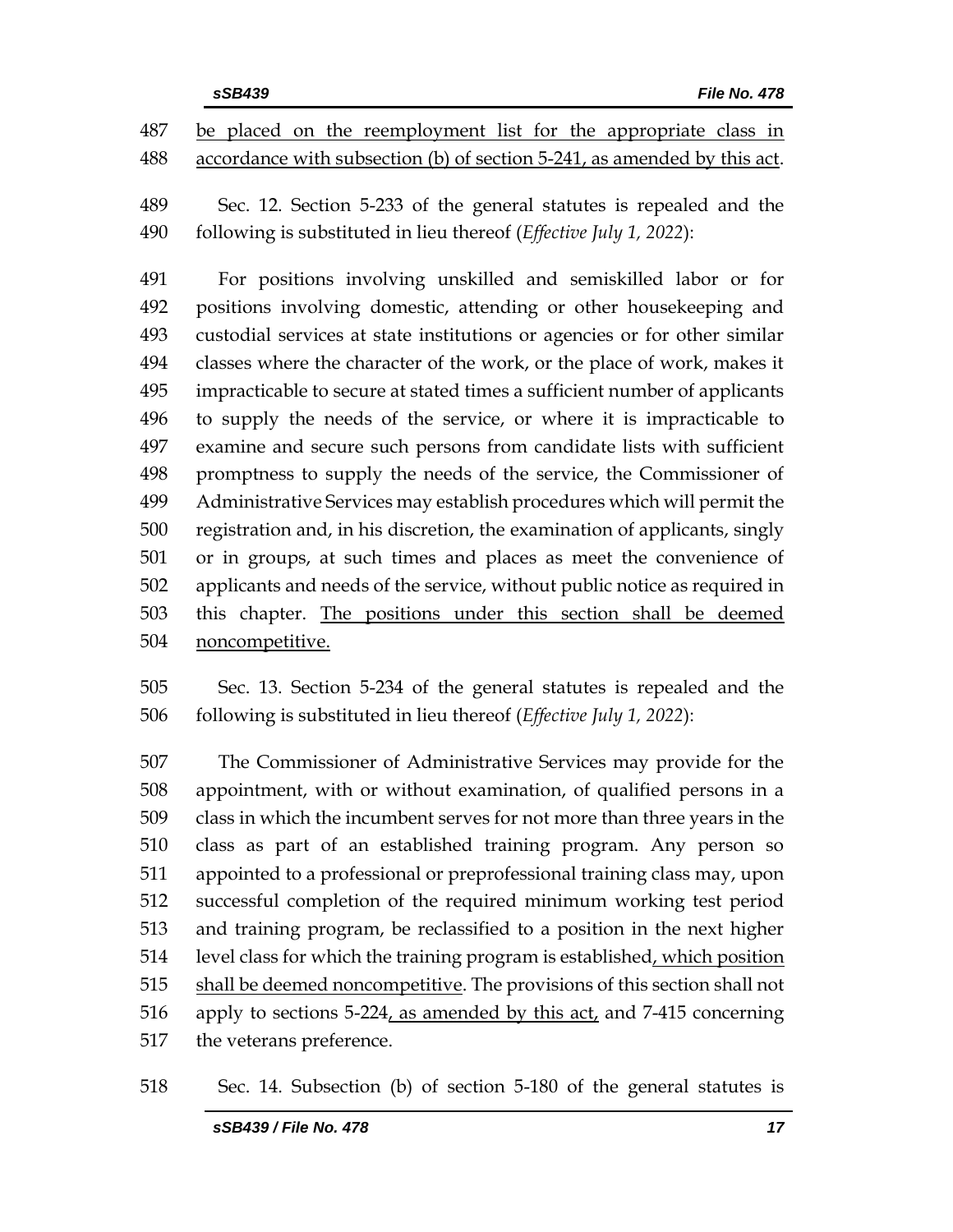repealed and the following is substituted in lieu thereof (*Effective July 1, 2022*):

 (b) The war service before September 1, 1939, of a veteran who became a member after September 1, 1939, and the war service or military service during a national emergency declared by the President of the United States on and after September 1, 1939, of a veteran who became a member at any time, shall be counted as state service if the member makes retirement contributions for each month of war service as defined in section 27-103 and described in **[**subdivision (28) of**]** 528 section 5-196, as amended by this act, or for each month of such service during a national emergency, as the case may be. Any veteran who becomes a member on or after July 1, 1975, shall not receive credit for such war or military service if such member has received or is entitled to receive any retirement allowance for the same years of such service from the federal government. Any veteran who is a member and who has not made application for such credit prior to July 1, 1975, shall not receive credit for such service if such member has received or is entitled to receive any retirement allowance for the same years of such service from the federal government unless such member makes application for such credit to the Retirement Commission on or before October 1, 1975, and makes retirement contributions for each month of such service in accordance with the provisions of this subsection. The Comptroller of the state may notify each employee of this provision on or before September 1, 1975. Such contributions shall equal one-twelfth of four per cent of his first year's salary as a state employee multiplied by the total number of months of such war service or national emergency service and, if such employee became a member after April 1, 1958, shall be accompanied by interest at four per cent per year from the time such war service was rendered or from September 1, 1939, whichever is later, until the date of payment or January 1, 1962, whichever is earlier. Such contributions may be paid by payroll deductions as determined by the Retirement Commission over a period not to exceed thirty-six months, interest thereon to be paid not later than the last day of the month following the payment of the last of such deductions. Service credit for retirement purposes shall not be granted unless payment of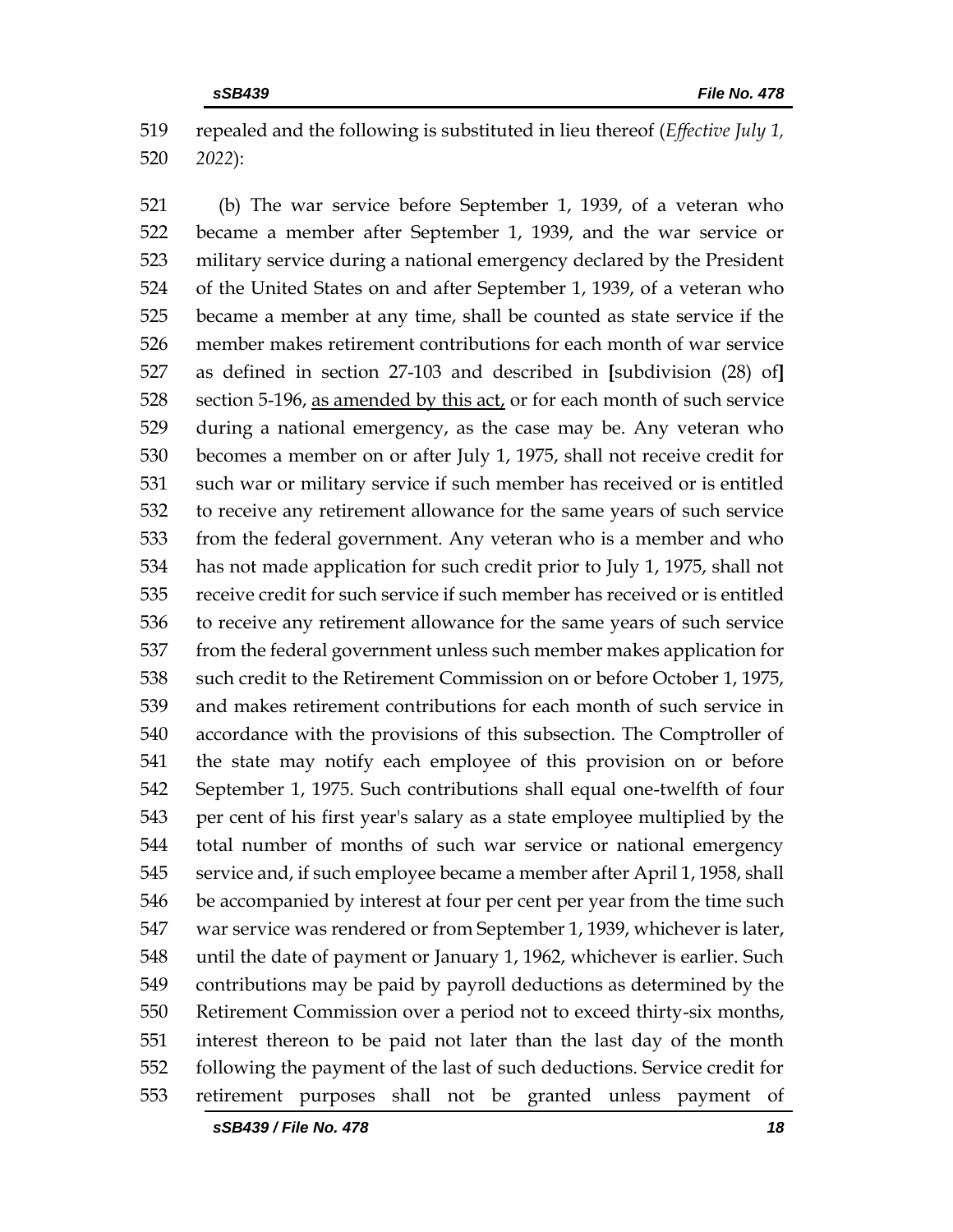contributions and interest is completed. No credit shall be given hereunder for military service during a national emergency to any state employee who has served less than ten years as a permanent full-time state employee, nor for any such military service beyond a total period of his compulsory service, if any, plus three years.

 Sec. 15. Subsection (b) of section 5-241 of the general statutes is repealed and the following is substituted in lieu thereof (*Effective July 1, 2022*):

 (b) An appointing authority desiring to lay off an employee shall give him not less than two weeks' notice in writing, stating the reason for such action, except that in the case of an employee, as defined in section 5-196, as amended by this act, who is not covered by a collective bargaining agreement and who has been in the classified service for (1) at least five but not more than ten years, the appointing authority shall provide at least four weeks' notice, (2) more than ten but not more than fifteen years, the appointing authority shall provide at least six weeks' notice, (3) more than fifteen years, the appointing authority shall provide at least eight weeks' notice. A copy of such notice shall immediately be forwarded to the Commissioner of Administrative Services. The commissioner shall arrange to have the employee transferred to a vacancy in the same or a comparable class or in any other position the employee is qualified to fill in any department, agency or institution. If there is no vacancy available or the employee refuses to accept the transfer, the commissioner shall cause the name of such employee to be placed on the reemployment list for the appropriate class for which such employee has attained permanent status or has the ability to qualify, as determined by the commissioner. During the period any employee is entitled to remain on the reemployment list, such an employee shall be rehired in the classification from which he or she was laid off or for which he or she is qualified, as vacancies occur, in the reverse order of layoff. Any employee who is rehired from a reemployment or other employment list into a classification in which he or she had prior status shall not be required to complete a new working test period, as defined in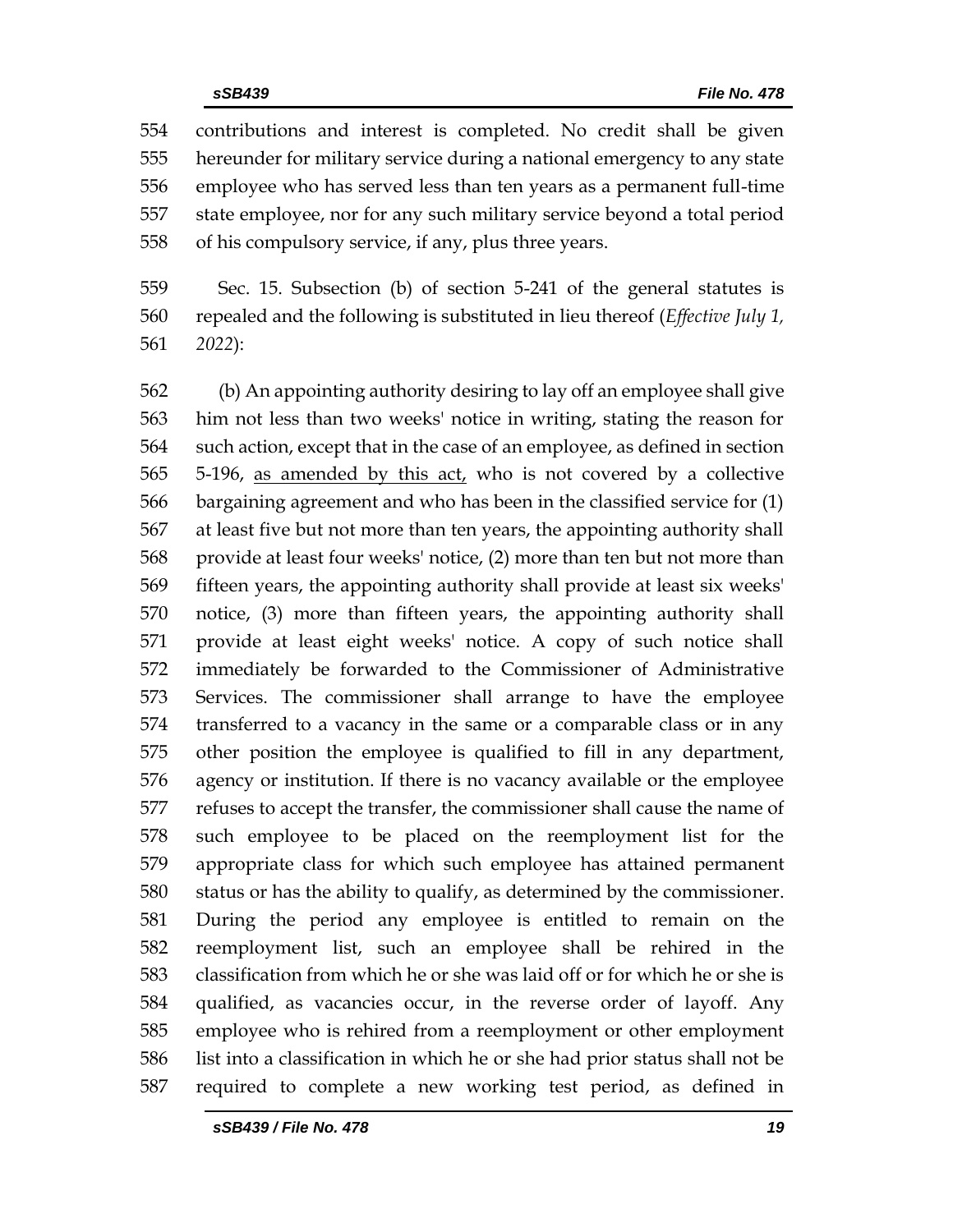588 **[**subdivision (27) of**]** section 5-196, as amended by this act.

589 Sec. 16. Subsection (a) of section 45a-54 of the general statutes is 590 repealed and the following is substituted in lieu thereof (*Effective July 1,*  591 *2022*):

 (a) Any judge or employee who is not yet receiving a retirement allowance may apply to the Retirement Commission for credit for service as a member of the General Assembly and for military service, consisting of war service, as defined in section 27-103 and described in **[**subdivision (28) of**]** section 5-196, as amended by this act, and national emergency service as defined by law, provided credit for such military and General Assembly service shall not exceed three years in the aggregate. Any such application for credit for service as a member of the General Assembly must be filed within one year of the date upon which the judge or employee first becomes a member or within one year of October 1, 1986, whichever is later. Any such application for credit for military service must be filed within one year of the date upon which the judge or employee first becomes a member or within one year of October 1, 1994, whichever is later.

606 Sec. 17. Sections 5-199c and 5-223 of the general statutes are repealed. 607 (*Effective July 1, 2022*)

| This act shall take effect as follows and shall amend the following |              |                   |  |  |  |  |
|---------------------------------------------------------------------|--------------|-------------------|--|--|--|--|
| sections:                                                           |              |                   |  |  |  |  |
|                                                                     |              |                   |  |  |  |  |
| Section 1                                                           | July 1, 2022 | 5-196             |  |  |  |  |
| Sec. 2                                                              | July 1, 2022 | 5-198             |  |  |  |  |
| Sec. 3                                                              | July 1, 2022 | $5 - 215a$        |  |  |  |  |
| Sec. 4                                                              | July 1, 2022 | $5 - 216$         |  |  |  |  |
| Sec. 5                                                              | July 1, 2022 | $5 - 218$         |  |  |  |  |
| Sec. 6                                                              | July 1, 2022 | 5-219             |  |  |  |  |
| Sec. 7                                                              | July 1, 2022 | $5-221(a)$        |  |  |  |  |
| Sec. 8                                                              | July 1, 2022 | 5-224             |  |  |  |  |
| Sec. 9                                                              | July 1, 2022 | $5 - 225$         |  |  |  |  |
| Sec. 10                                                             | July 1, 2022 | $5-227b(a)$       |  |  |  |  |
| Sec. 11                                                             | July 1, 2022 | 5-228(c) to $(e)$ |  |  |  |  |
| Sec. 12                                                             | July 1, 2022 | 5-233             |  |  |  |  |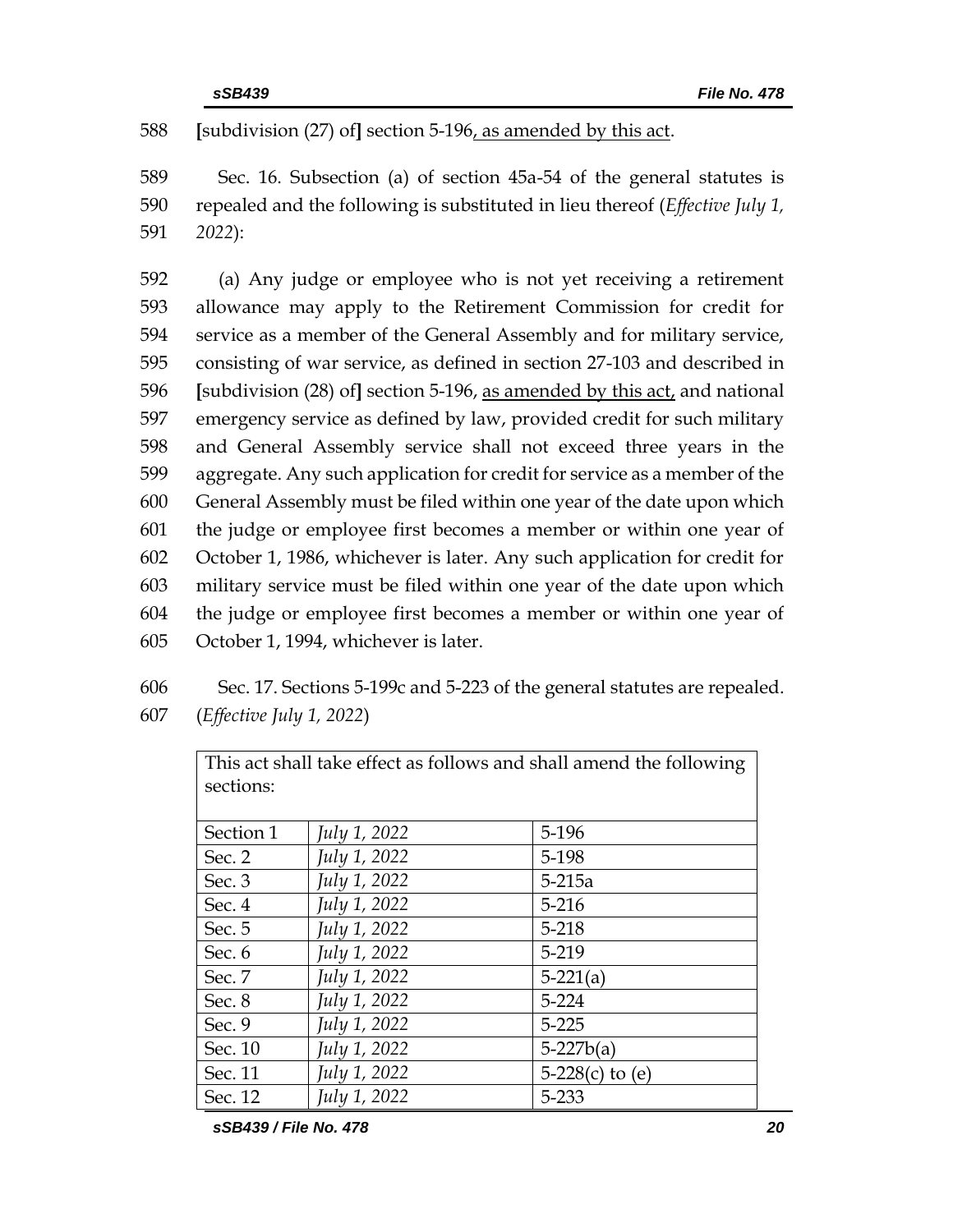| Sec. 13 | <i>July 1, 2022</i> | 5-234            |
|---------|---------------------|------------------|
| Sec. 14 | <i>July 1, 2022</i> | $5-180(b)$       |
| Sec. 15 | <i>July 1, 2022</i> | $5-241(b)$       |
| Sec. 16 | <i>July 1, 2022</i> | $45a-54(a)$      |
| Sec. 17 | <i>July 1, 202</i>  | Repealer section |

*GAE Joint Favorable Subst.*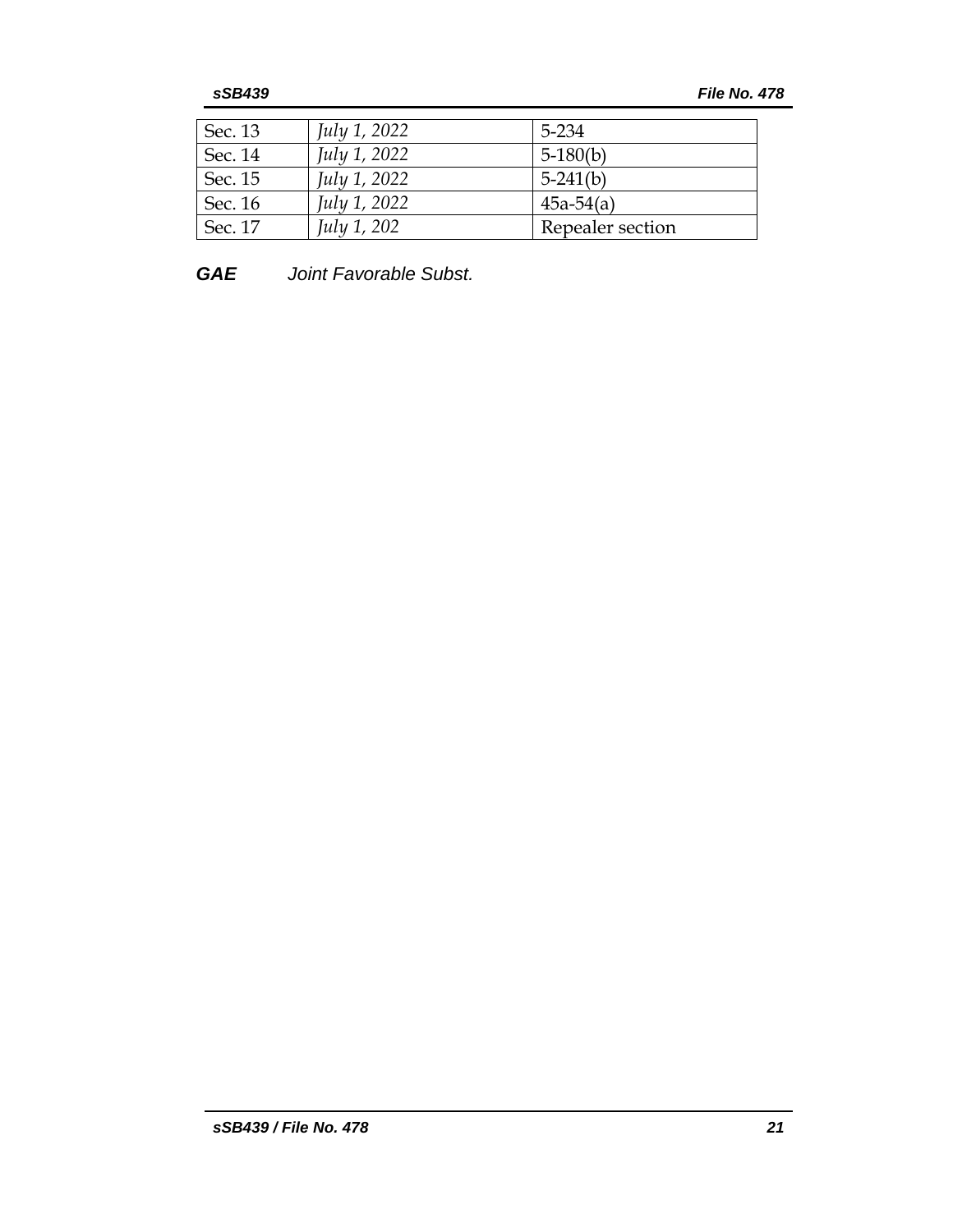*The following Fiscal Impact Statement and Bill Analysis are prepared for the benefit of the members of the General Assembly, solely for purposes of information, summarization and explanation and do not represent the intent of the General Assembly or either chamber thereof for any purpose. In general, fiscal impacts are based upon a variety of informational sources, including the analyst's professional knowledge. Whenever applicable, agency data is consulted as part of the analysis, however final products do not necessarily reflect an assessment from any specific department.*

## *OFA Fiscal Note*

*State Impact:* None

*Municipal Impact:* None

### *Explanation*

The minor and clarifying changes in the bill have no fiscal impact.

*The Out Years*

*State Impact:* None

*Municipal Impact:* None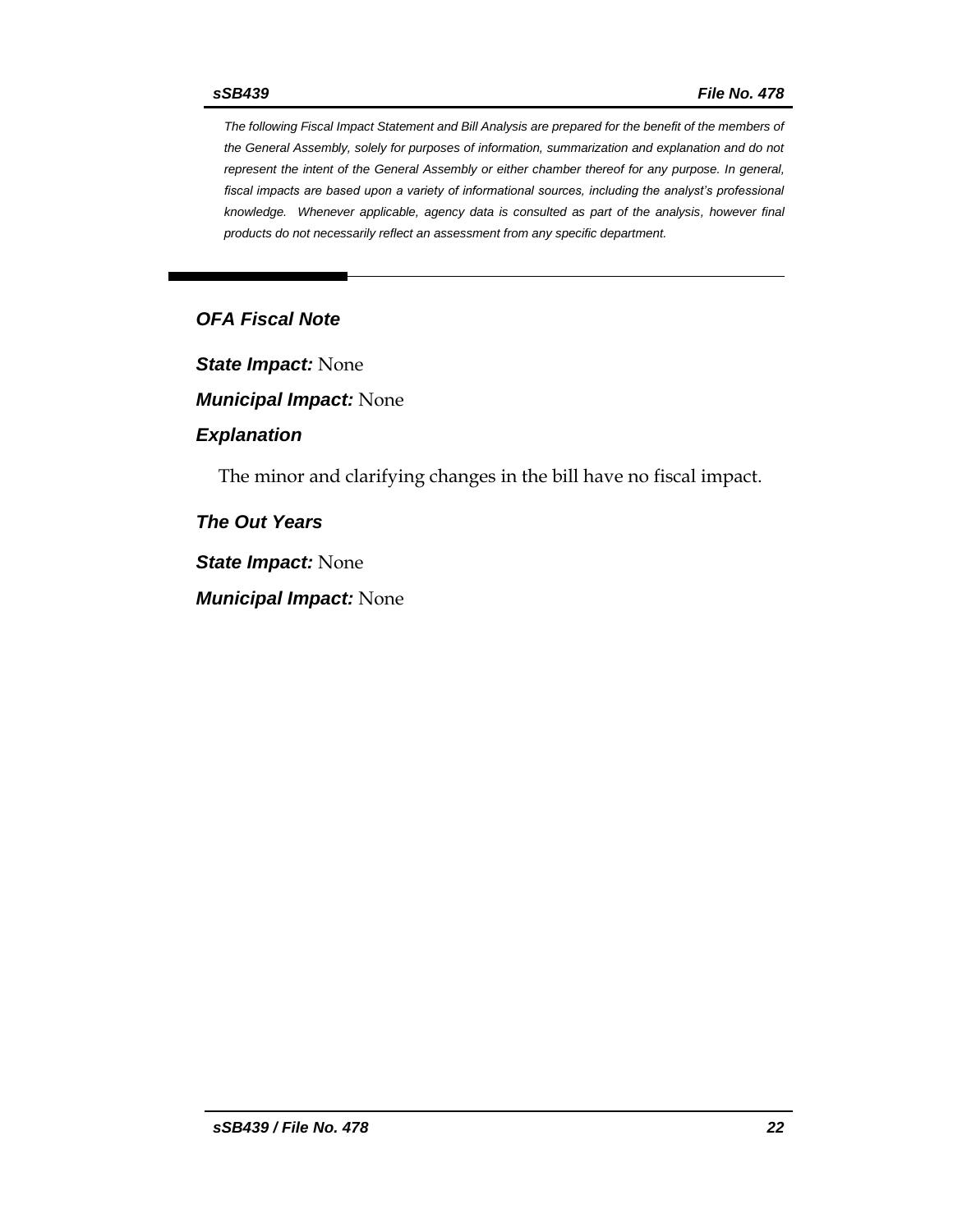## **OLR Bill Analysis sSB 439**

## *AN ACT CONCERNING HUMAN RESOURCE ADMINISTRATION AND THE STATE PERSONNEL ACT.*

## **SUMMARY**

This bill generally gives state agencies greater discretion in hiring employees for the state employee classified service (i.e., positions subject to various civil service exams and other hiring and promotion procedures under the State Personnel Act). It does so primarily by (1) broadening the definition of the "examinations" that these employees must take to qualify for a position and (2) removing specific references to examination scores and ratings used to rank candidates on candidate lists.

The bill further broadens agency discretion by removing various details specified in current law about (1) the information that must be included in notices for examinations, (2) how examinations must be administered, (3) how to score examinations for veterans, and (4) the information available for review after an examination.

It also revises the procedure for classified state employees who are appointed to a new classified position but then dismissed because they did not successfully complete their working test period in the new position. It mainly does so by specifying that those who cannot be restored to their previous position must be placed on the reemployment list for laid-off state employees.

In addition, the bill:

- 1. exempts the Communications Manager position from the classified service (§ 2);
- 2. removes a provision that allows the Department of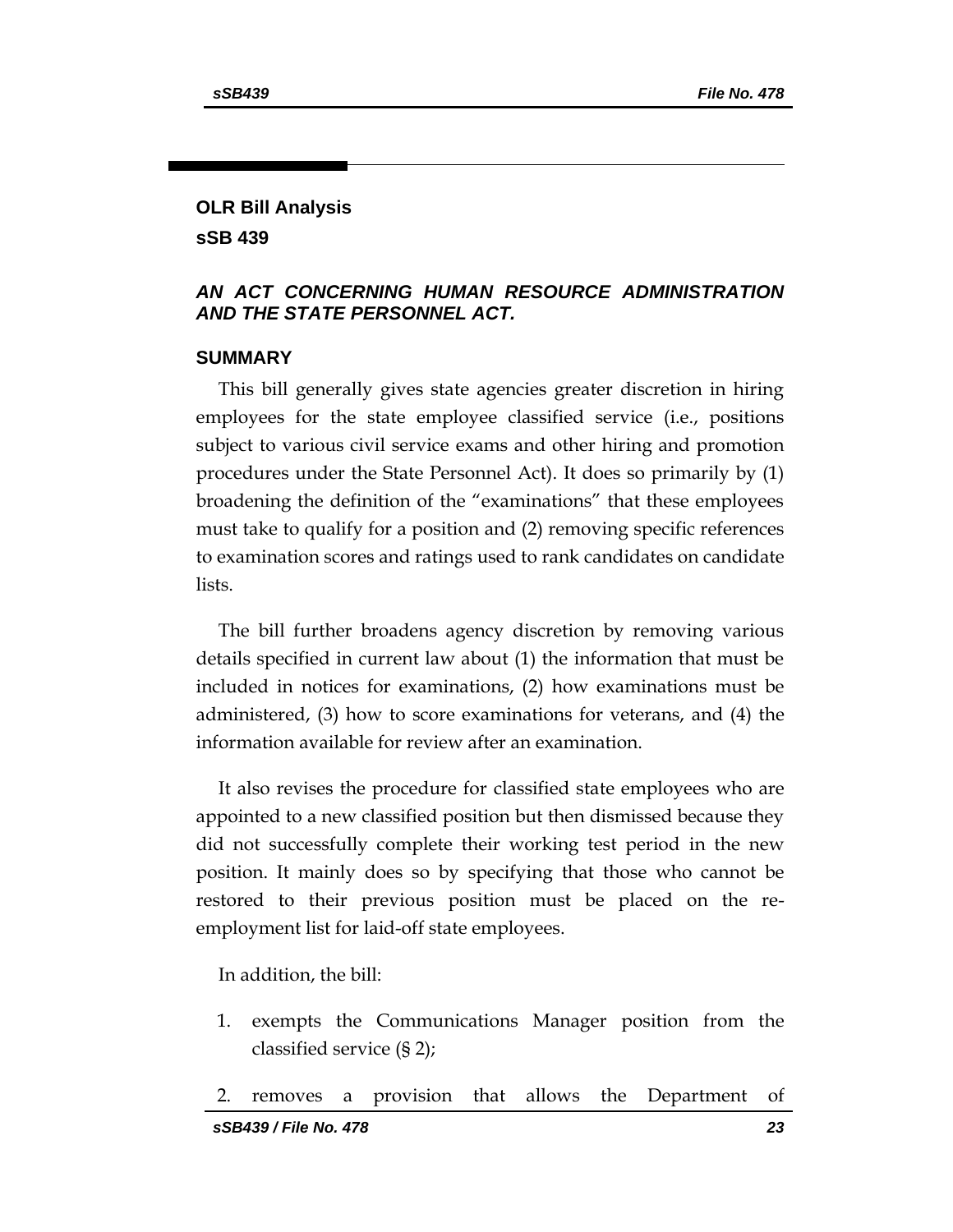Administrative Services (DAS) commissioner to charge an examination fee to people who are not state employees (§ 6);

- 3. repeals a requirement for the DAS commissioner to develop a human resources strategic plan for anticipating and meeting the state service's personnel requirements (§ 17);
- 4. specifies when certain positions, under certain circumstances, are considered "non-examined" or "non-competitive"; and
- 5. makes various conforming, minor (§ 7), and technical changes (§§ 14-16).

EFFECTIVE DATE: July 1, 2022

## **§§ 1, 3-6, 9 & 17 — EXAMINATIONS & RATINGS** *Definitions (§§ 1 & 17)*

Existing law generally requires the DAS commissioner to hold examinations to make candidate lists for the various position classes in the classified service (CGS § 5-216). Under current law, these examinations are an assessment device or technique yielding scores or ratings designed to determine a candidate's fitness for a particular position. They may be written or oral tests, demonstrations of skill or physical ability, experience and training evaluations, evaluations of prior performance (for promotions), or any other assessment device or technique appropriate to measure the knowledge, skills, or abilities required to successfully perform the duties of the job.

The bill removes the specific references to scores or ratings and instead more broadly defines an examination as any act, event, process, or technique intended to measure an applicant's knowledge, skills, abilities, and fitness for employment. These may include experience and training requirements, interviews, assessment centers, performance exercises, background checks, and associated suitability determinations or working test periods.

Relatedly, the bill removes current law's definition of "minimum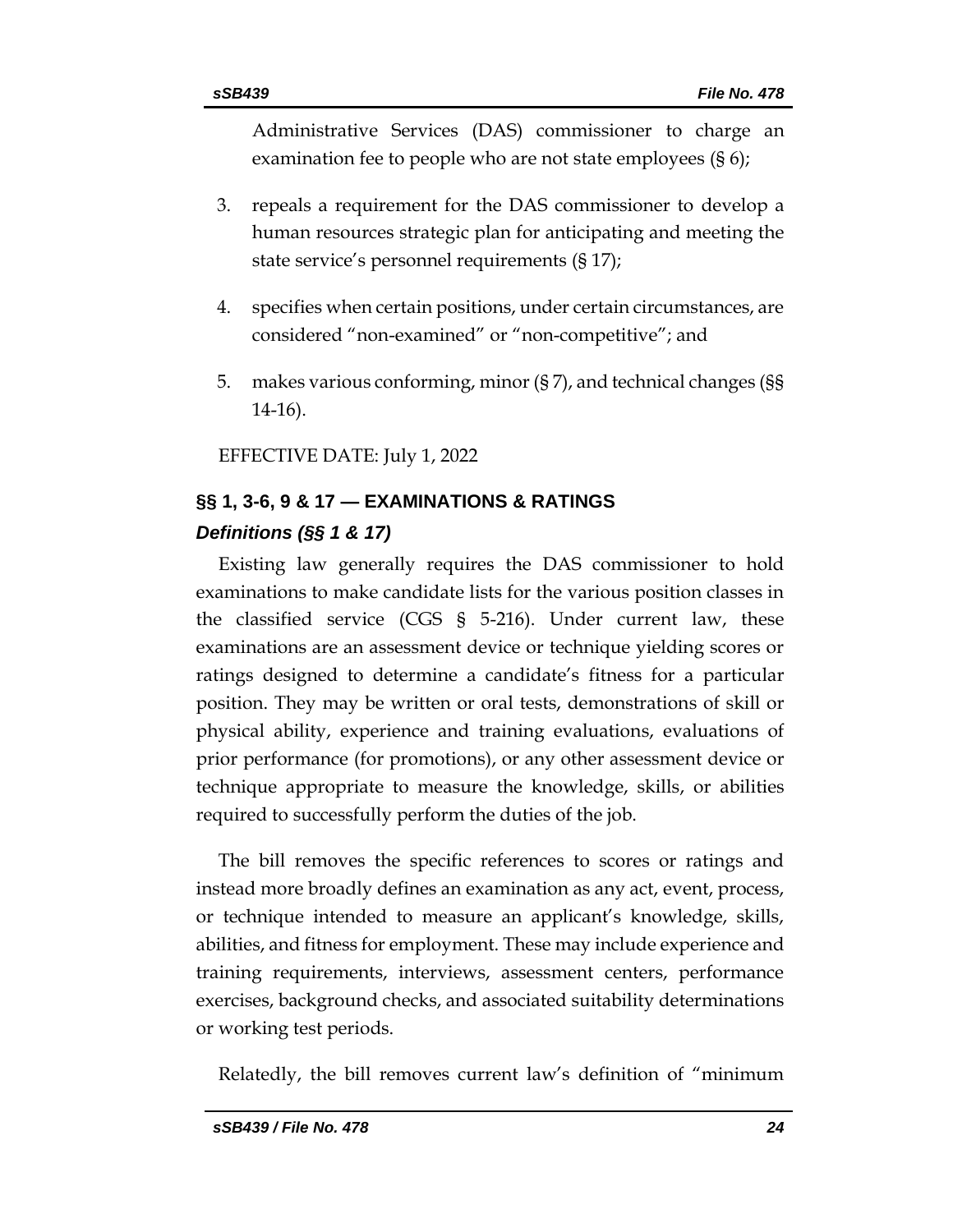earned rating" (the lowest score or rating that allows a candidate to pass an examination) and repeals a statute that specifies how to determine the "final earned rating" from the examination.

## *Candidate Lists (§§ 3 & 4)*

By law, when an agency receives approval to hire for a position in the classified service, it must ask the DAS commissioner for a certified candidate list. Under current law, this list must contain each candidate's final earned rating. The bill instead requires that it be comprised of candidates who meet the minimum qualifications for the position.

The bill also removes provisions in current law that generally:

- 1. require the commissioner to place candidates on the candidate list in order of their ratings;
- 2. allow examinations for continuous recruitment to be graded on a pass-fail basis; and
- 3. allow the commissioner, under certain circumstances, to apply a candidate's score from one exam to the candidate list for a different exam or a later exam for the same position.

## *Examination Notices (§ 5)*

Current law generally requires the DAS commissioner to, among other things, (1) prepare lists of preliminary requirements and subject for examinations, (2) post notices about exams in state agencies at least two weeks in advance, (3) hold exams at times and places that most nearly meet the convenience of applicants, and (4) provide public notice about exams and related information at least six days in advance. The bill removes these requirements and instead more broadly requires the commissioner to give initial notice of examination for positions in the classified service in the way that meets the state service's needs.

## *Examination Administration (§ 6)*

Generally, under current law:

1. examinations must (a) be formulated in cooperation with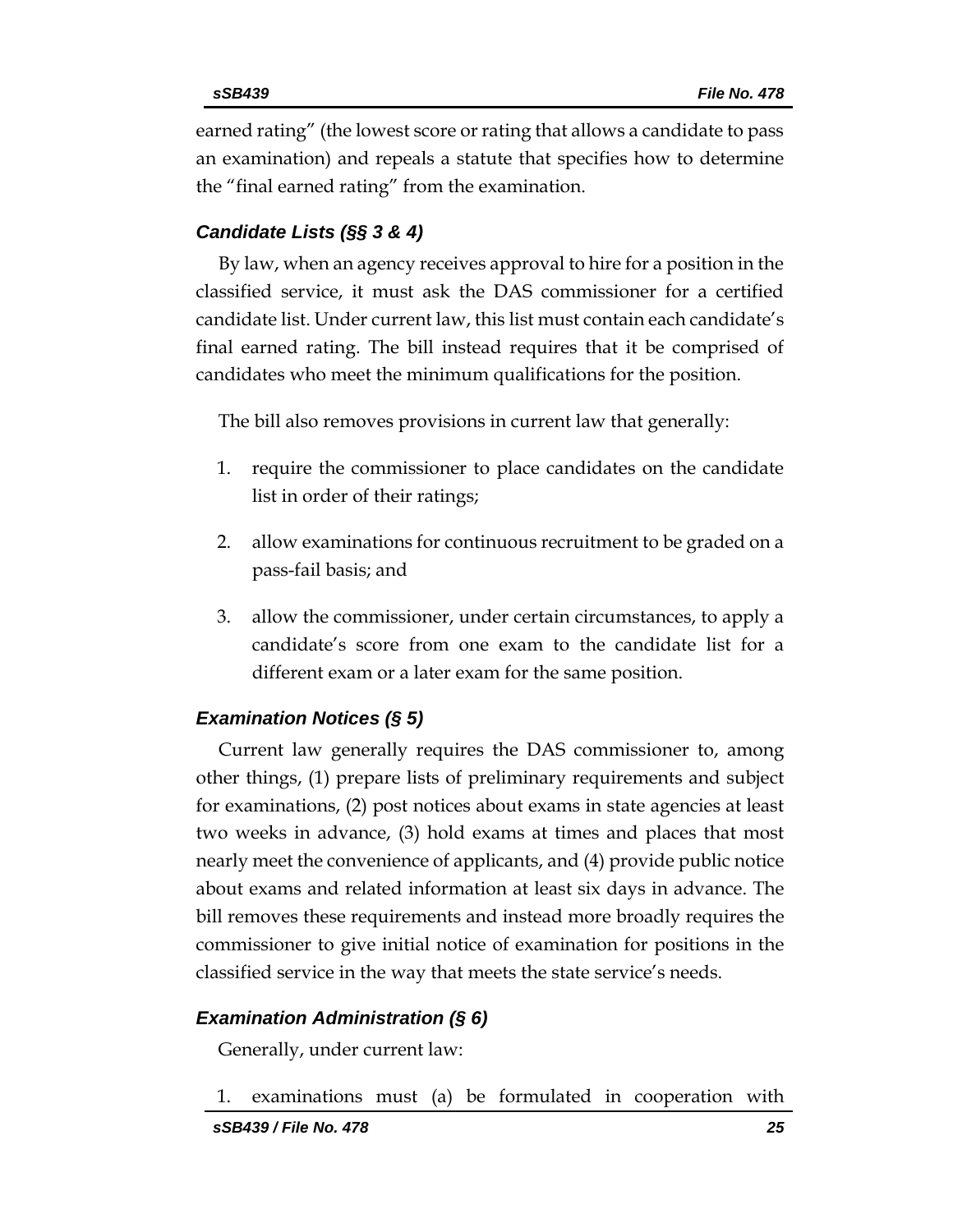agencies appointing specific classes of employees, (b) be open to all people who may be lawfully appointed to a position in the class covered by the exam, and (c) have no limitation on age or sex unless it is a bona fide occupational qualification or need;

- 2. all people competing for placement on a candidate list must be (a) administered the same or equivalent examination, unless an accommodation is needed to comply with the federal Americans with Disabilities Act, and (b) required to achieve passing scores; and
- 3. these provisions must be the only determinant for qualification, with no other examination allowed by an agency head to further qualify people without the DAS commissioner's authorization.

The bill removes these and other related provisions and instead broadly requires that the examination be job-related and administered consistently and fairly to determine the qualifications, fitness, and ability of those seeking an appointment.

## *Veterans Exam Scores (§ 8)*

Current law generally requires that certain armed forces members and veterans or, under certain circumstances, their spouses, have extra points added to their earned ratings after they have passed an examination. The bill removes these provisions and instead broadly requires that (1) a person's military service be counted, if appropriate, on a prorated basis toward meeting a position's minimum qualifications and (2) an appointing authority give due consideration for original appointment to any veteran who the DAS commissioner places on a candidate list.

## *Post-Examination Document Review (§ 9)*

Under current law, someone who takes an examination must be given written notice about their final earned rating and the minimum earned rating needed to pass the exam. If they do not pass the exam, they may inspect their papers, markings, background profiles, and other items used to determine their final earned ratings (other than the exam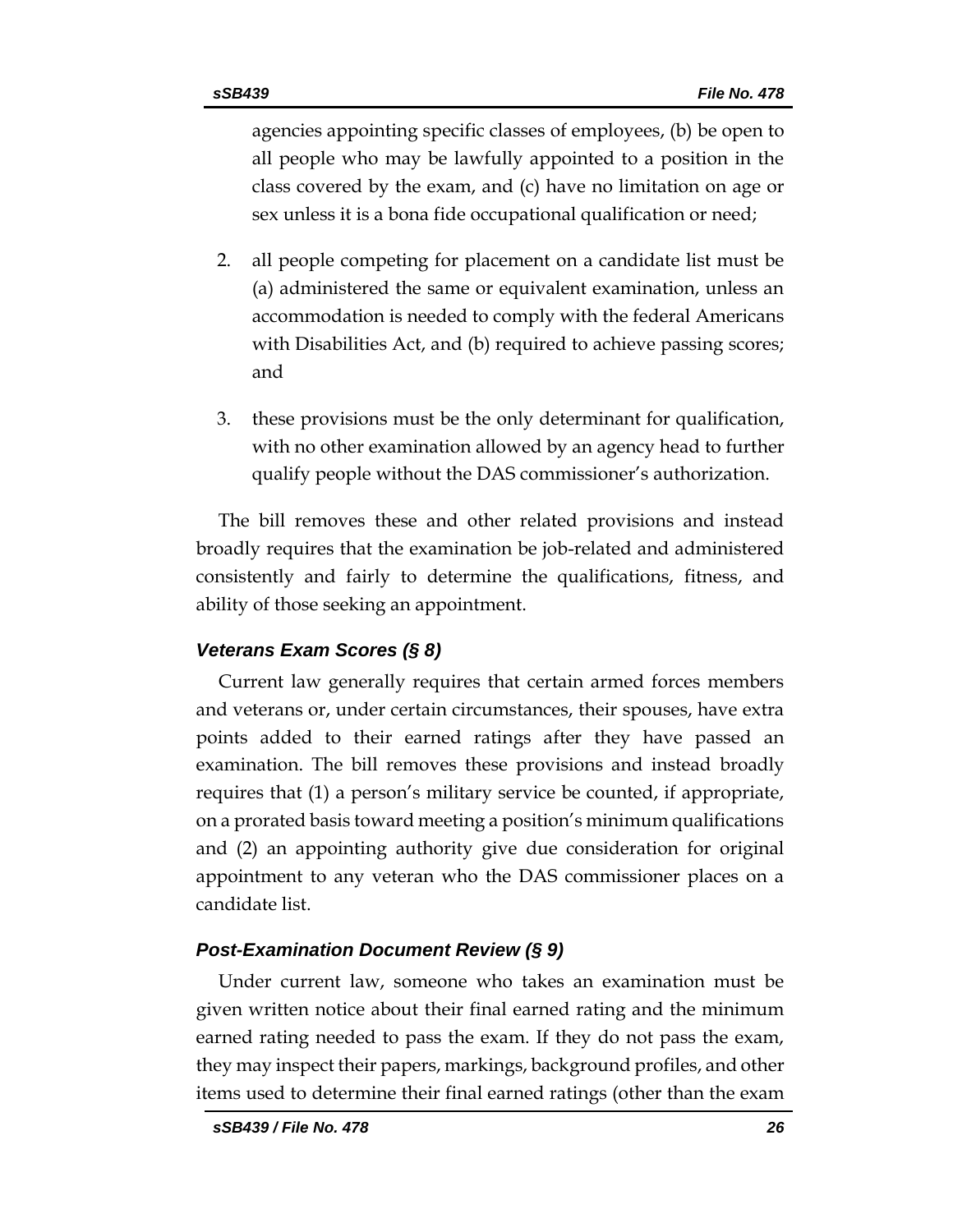questions), and then appeal their rating to the DAS commissioner.

The bill specifies that this process applies to examinations for placement on a candidate list and limits what they may inspect under these circumstances to only their examination results. It also replaces the various references to earned ratings with "examination results."

## **§ 11 — FAILED WORKING TEST PERIODS**

Current law specifies a process for handling state employees who are appointed to a new position, but do not successfully complete their working test period. In general, those who were promoted to the new position from within the same agency must be restored to a position in the same class they had before the promotion. Those who were appointed from a different agency must be (1) restored in their previous agency to a vacancy in the same or a comparable class, or any other position the employee is qualified to fill, or (2) placed on a reemployment list.

The bill instead requires that both types of employees be restored to a position in the same class and agency they had before their promotion or, if that is not possible, that they be placed on the reemployment list for laid-off state employees established by law. In doing so, it removes the requirement for employees who had been promoted from a different agency to be restored to a vacancy in a comparable class or any other position the employee is qualified to fill.

By law, employees on the reemployment list for laid-off state employees must be rehired in the classifications from which they were laid off or for which they are qualified, as vacancies occur, in the reverse order of layoff (CGS § 5-241).

The bill also removes provisions in current law that specify that (1) the law does not prevent unclassified employees from competing for classified positions if they have the minimum qualifications and (2) in certifying names of eligible candidates sex must be disregarded, unless it is otherwise required by statute or upon the appointing authority's request, with the DAS commissioner's approval.